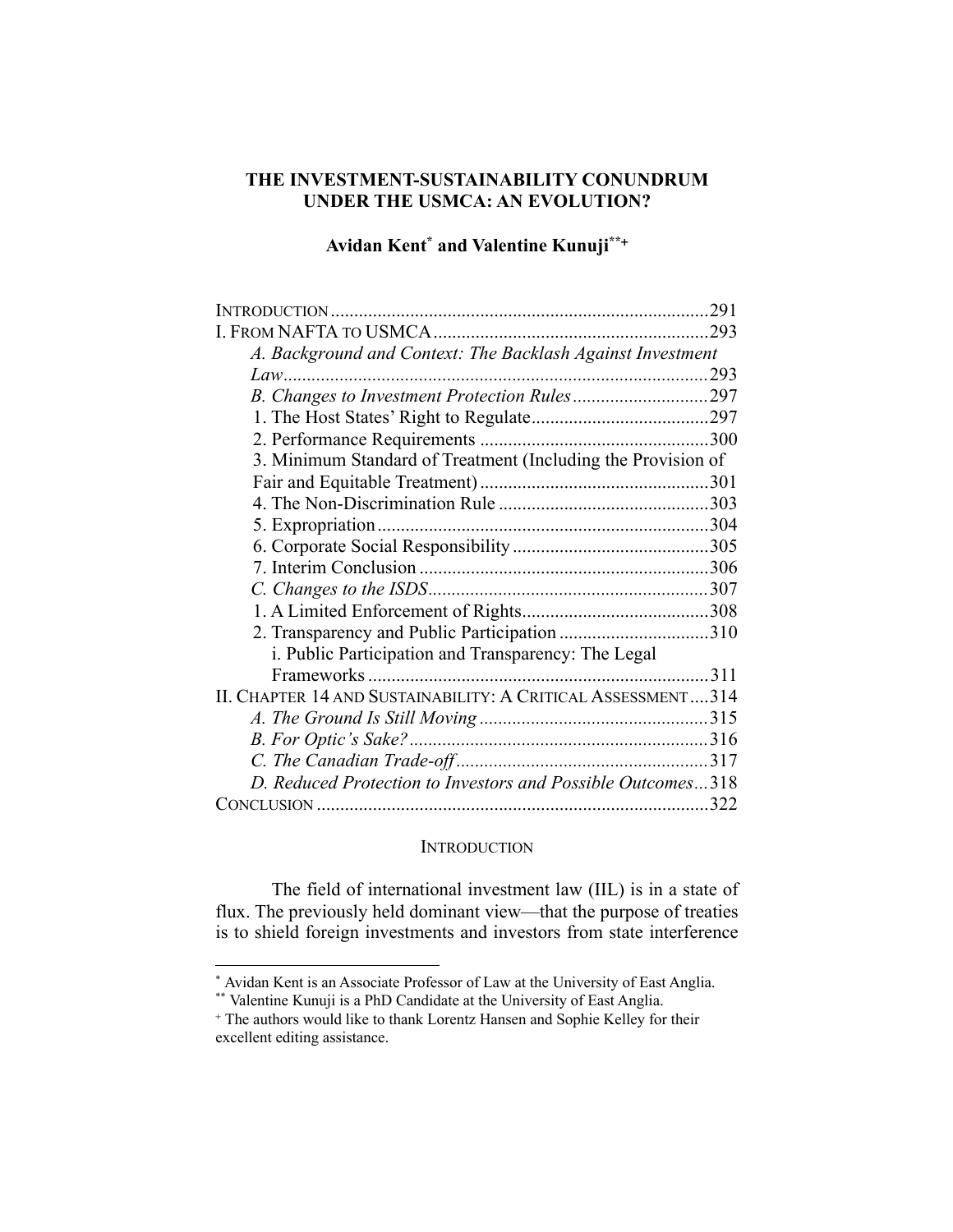and state regulation—is increasingly being challenged.<sup>1</sup> Critics of IIL claim that both procedural and substantive investment rules have been designed to accommodate the interests of foreign private investors alone, leaving the general public's interests unprotected. These critical voices have not been ignored; rather, states are gradually adapting their treaties, incorporating a number of legal techniques aimed at increasing states' rights to regulate and protect their public's interests.2 These changes represent no less than a paradigm shift in this field, characterized by an increasing alignment of the IIL regime with sustainable development objectives, $3$  including recognizing that investment treaties affect a broad category of stakeholder.<sup>4</sup> It is within this context that IIL reforms have taken cognizance of the clamor for increased public participation and sustainability.

The developments described above have greatly impacted the re-negotiations of the North American Free Trade Agreement (NAFTA) and the consequent conclusion of the United States-Mexico-Canada Agreement (USMCA). As will be reviewed, this new agreement curtails not only the substantive rights of U.S., Canadian, and Mexican foreign investors, but also those investors' ability to enforce their rights, all in the name of ensuring sustainability and protecting states' right to regulate.

This Article will critically address these developments. It will commence with a brief review of the criticism against the field of investment law, which has led to substantial reforms and considerable changes in the USMCA's new Investment Chapter (Chapter 14). Next, this Article will address the relevant legal provisions that have been

<sup>&</sup>lt;sup>1</sup> GUS VAN HARTEN, INVESTMENT TREATY ARBITRATION AND PUBLIC LAW 80-87 (2007).

<sup>2</sup> *See* Avidan Kent & Markus Gehring, *Investment Law and the Environment: Evolving International Practice and Norms*, *in* ROUTLEDGE HANDBOOK OF INTERNATIONAL ENVIRONMENTAL LAW 386, 394–95 (Erika Techera et al. eds., 2d ed. 2021).

<sup>3</sup> U.N. Conference on Trade and Development, *Investment Policy Framework for Sustainable Development*, 18 (Dec. 23, 2015); *see generally*, LORENZO COTULA, FOREIGN INVESTMENT, LAW AND SUSTAINABLE DEVELOPMENT: A HANDBOOK ON AGRICULTURE AND EXTRACTIVE INDUSTRIES (James Mayers ed., 2nd ed. 2016).

<sup>4</sup> Nicolás M. Perrone, *The International Investment Regime and Local Populations: Are The Weakest Voices Unheard?*, 7 TRANSNAT'L LEGAL THEORY 287, 383–405, (2016).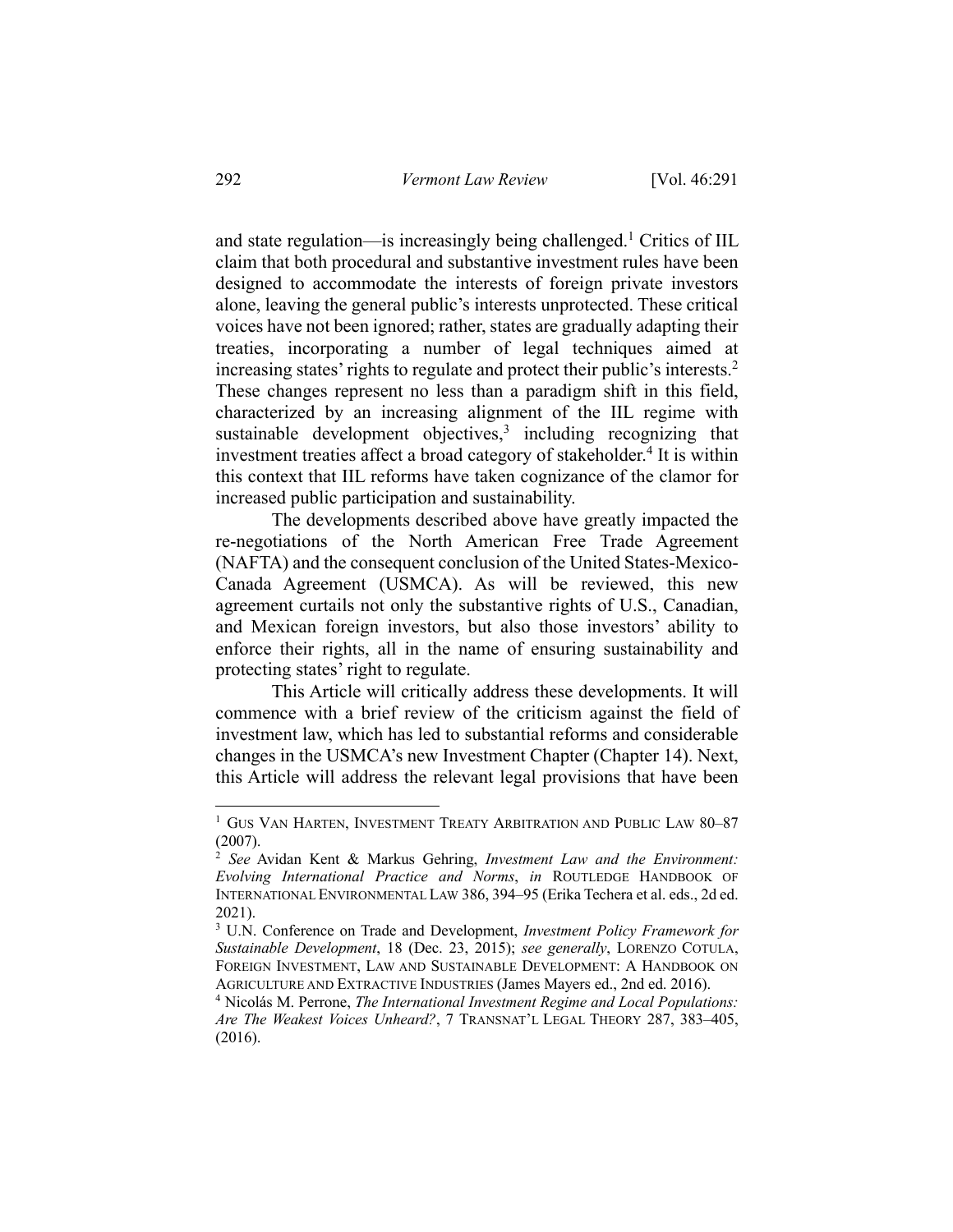placed in Chapter 14 to ensure sustainability and protect states' right to regulate. Finally, this Article provides a short commentary questioning the usefulness of some of these changes and claims that while the intentions behind these reforms may have been admirable, their execution—and outcome—could be counter-productive for the attainment of the Sustainable Development Goals (SDGs).

#### I. FROM NAFTA TO USMCA

## *A. Background and Context: The Backlash Against Investment Law*

To address the changes made to the text of NAFTA, it is important to first understand the context in which such changes have been made. These changes illustrate a strong backlash against the field of investment law. It is increasingly argued that the protection provided to foreign investors through investment treaties does not lead to sustainable development.<sup>5</sup> Rather, the contention is that investment treaties merely protect the interests of rich, foreign (often Western) multinationals, providing them with rights that local communities do not have. The Sierra Club, a powerful Non-Governmental Organization (NGO) and one of the IIL's main critics, released a document entitled "NAFTA's Corporate Rights vs. People and Planet: How Corporations Use Trade Deals to Challenge Our Protections in Private Tribunals" whose title alone is indicative of this spirit.<sup>6</sup> Other NGOs have called on member states to "eliminate NAFTA's corporate

<sup>5</sup> *See* Emma Aisbett, *Bilateral Investment Treaties and Foreign Direct Investment: Correlation Versus Causation* 31 (Univ. Cal. Berkley, CUDARE, Working Paper No. 1032R, 2007) (concluding that countries continue to ratify bilateral investment treaties even though some countries that are renowned for their investor protections may be subject to suits by investors); Lauge Skovgaard Poulsen, *The Importance of BITs for Foreign Direct Investment and Political Risk Insurance: Revisiting the Evidence*, *in* YEARBOOK ON INTERNATIONAL INVESTMENT LAW AND POLICY 2009– 2010 1, 2 (2010) (discussing how adjudicatory investment treaties do not benefit the public welfare).<br><sup>6</sup> *NAFTA's Corporate Rights vs. People and Planet: How Corporations Use Trade* 

*Deals to Challenge Our Protections in Private Tribunals*, SIERRA CLUB, https://ww w.sierraclub.org/sites/www.sierraclub.org/files/ISDS-summary.pdf (last visited Dec. 1, 2021).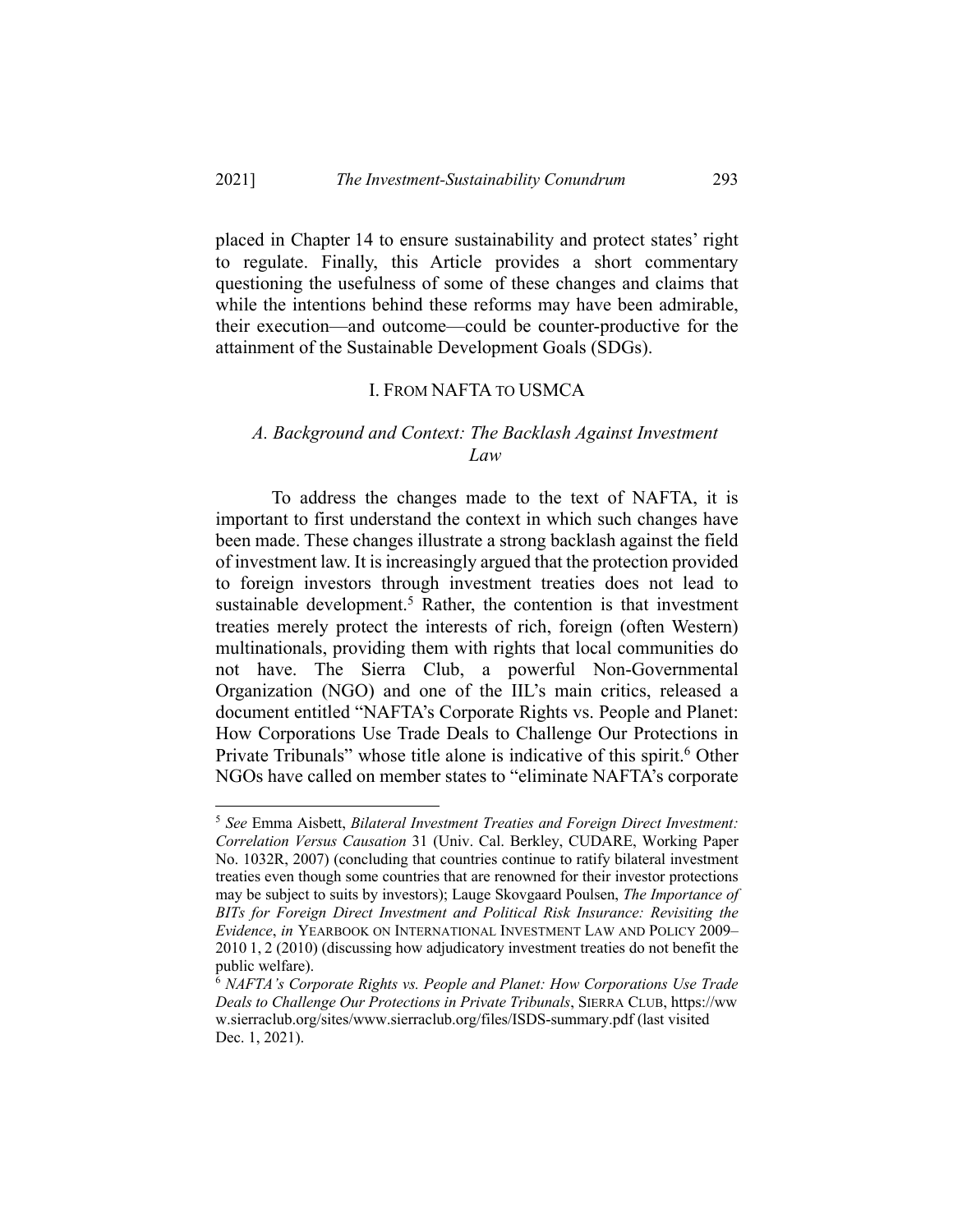power grab" (referring to NAFTA's Chapter 11),<sup>7</sup> as well as to "[end] the corporate power grab of Investor-State Dispute Settlement."8

The critics of IIL argue that International Investment Agreements' (IIAs) substantive provisions could potentially result in a chilling effect on public-oriented law-making in host states.<sup>9</sup> For example, it has been argued that common investment treaty provisions, such as the prohibition on expropriation or the obligation to provide fair and equitable treatment, could be (and in fact have been) interpreted too broadly.10 Such broad interpretation of treaty provisions could potentially lead to a situation where domestic laws and policies (e.g., new social or environmental restrictions) that are deemed costly to investors and are adjudged as a breach of investment treaties' obligations, thereby occasioning a chilling effect on policy makers.

At the procedural level, there is an allegation of bias in favor of investors, extending to the reported tendency for investment arbitration to undermine democratic institutions by party-appointed

<sup>7</sup> *Negotiators Should Eliminate NAFTA's Corporate Power Grab*, CIEL BLOG POST (Sept. 6, 2017), https://www.ciel.org/negotiators-eliminate-naftas-corporate-powergrab/.

<sup>8</sup> *Ending the Corporate Power Grab of Investor-State Dispute Settlement*, PUBLIC CITIZEN, https://www.citizen.org/topic/globalization-trade/corporate-power-

expanded-isds/ (last visited Dec. 1, 2021).<br><sup>9</sup> *See generally Jennifer L. Tobin, The Social Cost of International Investment Agreements: The Case of Cigarette Packaging*, 32 ETHICS & INT'L AFFAIRS 153, 153–64 (2018); Richard C. Chen, *Bilateral Investment Treaties and Domestic Institutional Reform*, 55 COLUM. J. TRANSNAT'L L. 547, 560–62 (2017); Maryam Malakotipour, *The Chilling Effect of Indirect Expropriation Clauses on Host States' Public Policies: A Call for a Legislative Response*, 22 INT'L CMTY. L. 235, 235–70 (2020).

<sup>10</sup> *See, e.g.*, Gus Van Harten et al., Public Statement on the International Investment Regime (Aug. 31, 2010) (on file with Osgoode Hall Law School) [hereinafter Public Statement] (discussing overbroad interpretations in a public statement made by a group of academics and initiated by two academics located in Ontario, Canada) ("Awards issued by international arbitrators against states have in numerous cases incorporated overly expansive interpretations of language in investment treaties. These interpretations have prioritized the protection of the property and economic interests of transnational corporations over the right to regulate of states and the right to self-determination of peoples. This is especially evident in the approach adopted by many arbitration tribunals to investment treaty concepts of corporate nationality."); *see also* Enrique Boone Barrera, *The Case for Removing the Fair and Equitable Treatment Standard from NAFTA*, CIGI PAPERS No. 128 Apr. 2017, at 3.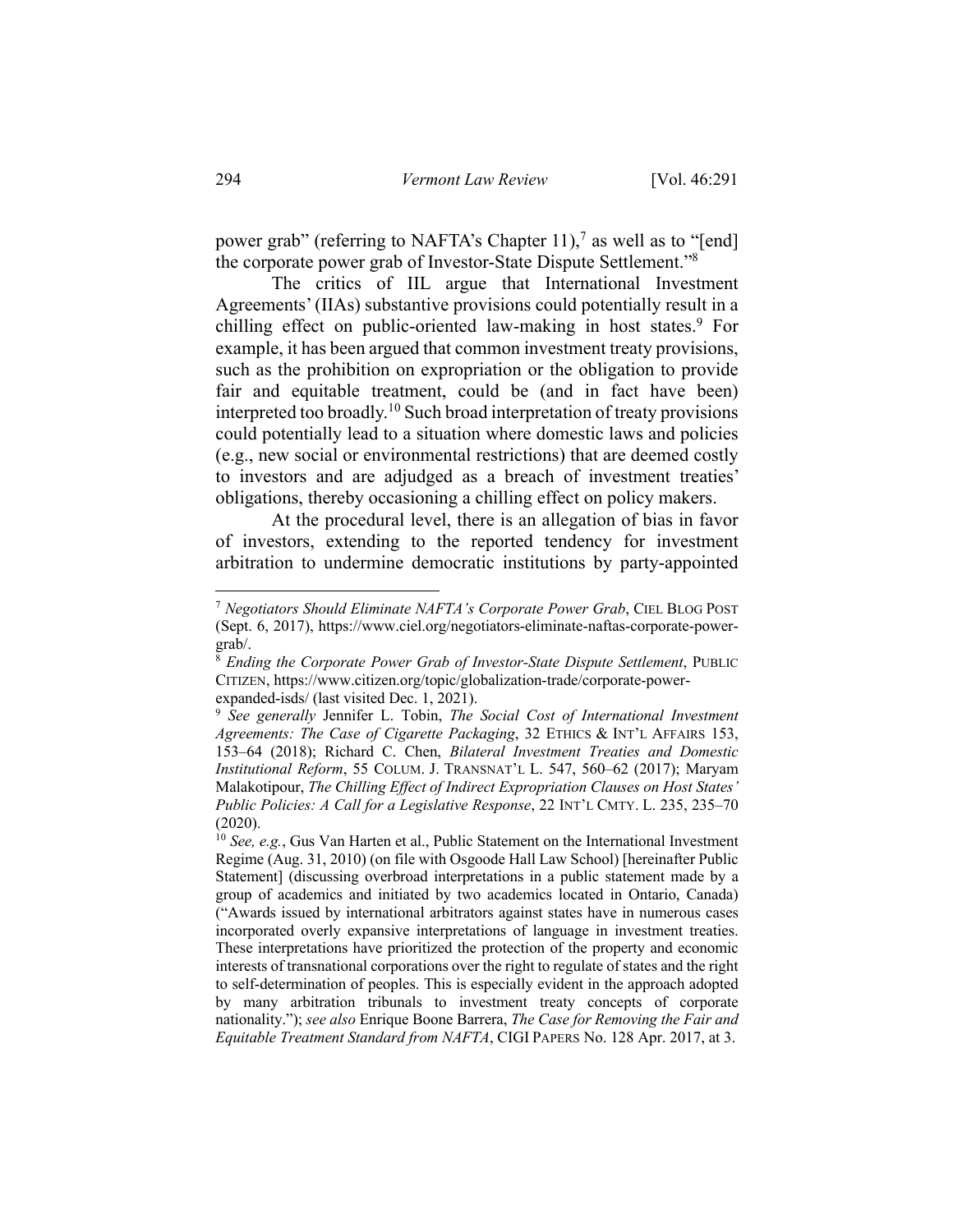arbitrators subjecting host-state laws and regulations to scrutiny.<sup>11</sup> Financially, the cost of State parties defending investment claims is regarded as having adverse implications for tax payers;<sup>12</sup> further, the process itself (often equated with private commercial arbitration) is frequently criticized as being secretive and closed to public interest groups. Pulitzer Prize winner, Chris Hamby, described investment arbitration as a:

> [P]rivate, global super court that empowers corporations to bend countries to their will . . . operates unconstrained by precedent or any significant public oversight, often keeping its proceedings and sometimes even its decisions secret.13

Hamby further noted:

[T]he people who decide its cases are largely elite Western corporate attorneys who have a vested interest in expanding the court's authority because they profit from it directly, arguing cases one day and then sitting in judgment another. $14$ 

Canadian academics led, and more than 70 academics (surprisingly, most of whom are not investment law scholars) signed,

<sup>&</sup>lt;sup>11</sup> Barnali Choudhury, *Democratic Implications Arising from the Intersection of Investment Arbitration and Human Rights*, 46 ALTA. L. REV. 863, 983–1008, (2009); Barnali Choudhury, *Recapturing Public Power: Is Investment Arbitration's Engagement of the Public Interest Contributing to the Democratic Deficit?*, VAND. J. TRANSNAT'L L. 775, 786–87 (2008). 12 *See* Letter from Several Civil Society Organizations to Michael Froman, U.S.

Trade Representative, and Karel De Gucht, Comm'r for Trade (Dec. 16, 2013) (on file with Corporate Europe Observatory) (claiming that investor-state dispute settlement "forces governments to use taxpayer funds to compensate corporations for public health, environmental, labor and other public interest policies and government actions").

<sup>13</sup> Chris Hamby, *Inside the Global "Club" That Helps Executives Escape Their Crimes*, BUZZFEED NEWS (Aug. 28, 2016), https://www.buzzfeednews.com/article/ chrishamby/super-court#.mnvxdLAQX. 14 *Id.*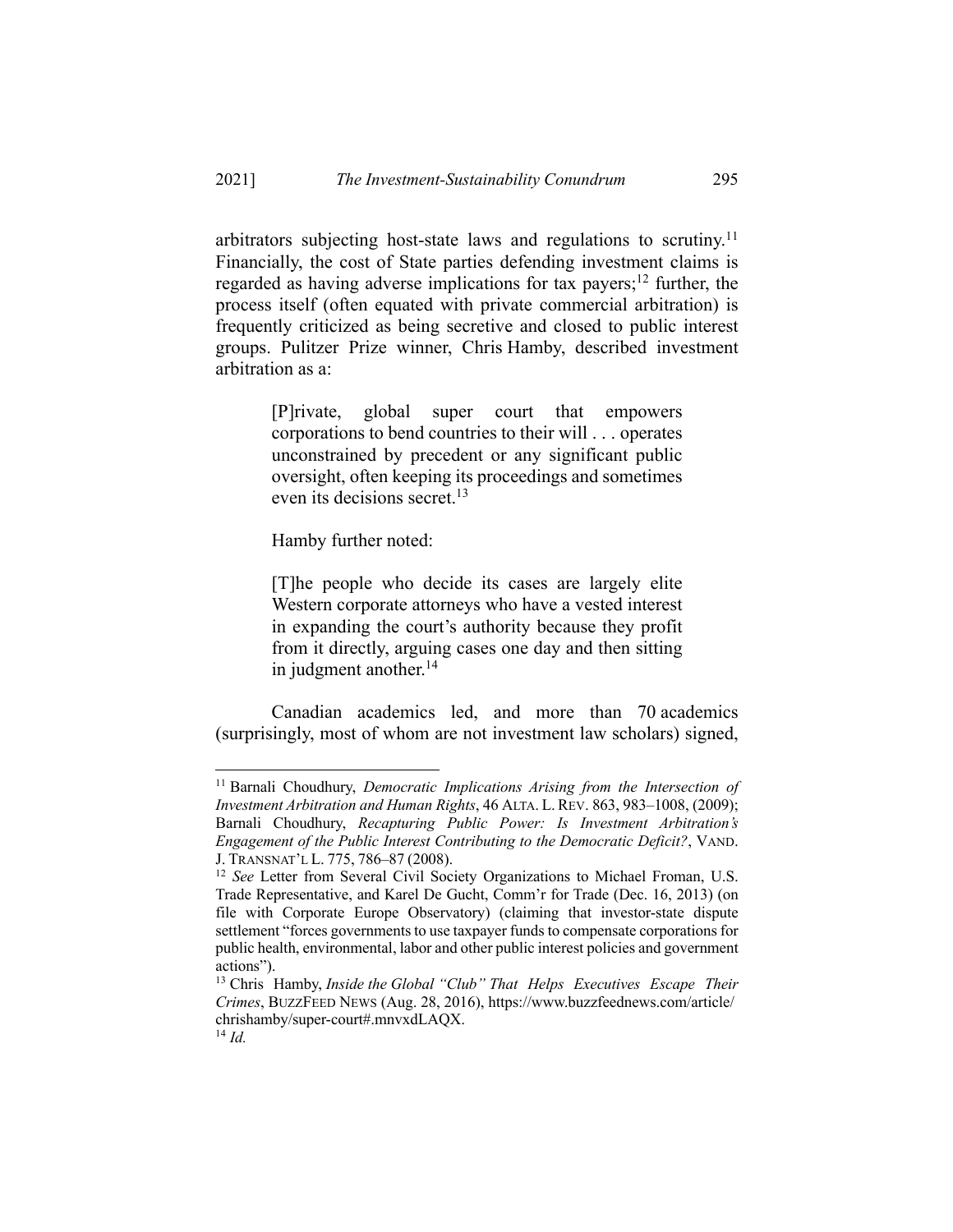a 2010 Public Statement on the International Investment Regime—that concluded with a call that States should:

> [R]eview their investment treaties with a view to withdrawing from or renegotiating them in light of the concerns expressed above; should take steps to replace or curtail the use of investment treaty arbitration; and should strengthen their domestic justice system for the benefit of all citizens and communities, including investors.15

The above-discussed criticisms against IIL persisted in the years between the mid-1990s and 2020 when NAFTA held sway.<sup>16</sup> This was in spite of changes aimed at alleviating these concerns (notably, the improvement of NAFTA's investment arbitration rules, making them far more liberal, open, and inclusive),  $17$  and despite academics' attempts to bring more nuance to the debate.<sup>18</sup> Ultimately, the discontent gave rise to Chapter 14 of the USMCA.

<sup>&</sup>lt;sup>15</sup> Public Statement, *supra* note 10.<br><sup>16</sup> *See generally* Thomas Schultz & Cédric Dupont, *Investment Arbitration: Promoting the Rule of Law or Over-empowering Investors? A Quantitative Empirical Study*, 25 EUR.J.INT'L L. 1147, 1168 (2015); *see* Michael Waibel et al., *The Backlash Against Investment Arbitration: Perceptions and Reality*, KLUWER L. INT'L 1, 3 (2010) (discussing how concerns have arose over NAFTA's procedural safeguards).

<sup>17</sup> Avidan Kent, *The Principle of Public Participation in NAFTA Chapter 11 Disputes*, *in* NAFTA AND SUSTAINABLE DEVELOPMENT: THE HISTORY, EXPERIENCE AND PROSPECTS FOR REFORM 267, 289-90, 298-301 (Hoi Kong & Kinvin Wroth eds., 2015).

<sup>18</sup> *See* STEPHEN SCHILL, *In Defense of International Investment Law*, in 7 EUROPEAN YEARBOOK OF INTERNATIONAL ECONOMIC LAW 309 (Marc Bungenberg et al. eds., 2016) (calling for reform of the international investment regime through arbitration that aims to determine the boundaries of legitimate government and investor conduct based on legal principle); Freya Baetens, *Transatlantic Investment Treaty Protection – A Response to Poulsen, Bonnitcha and Yackee*, CTR. FOR EUR. POL'Y STUD. (2015), https://www.ceps.eu/ceps-publications/transatlantic-investment-treaty-protectionresponse-poulsen-bonnitcha-and-yackee/.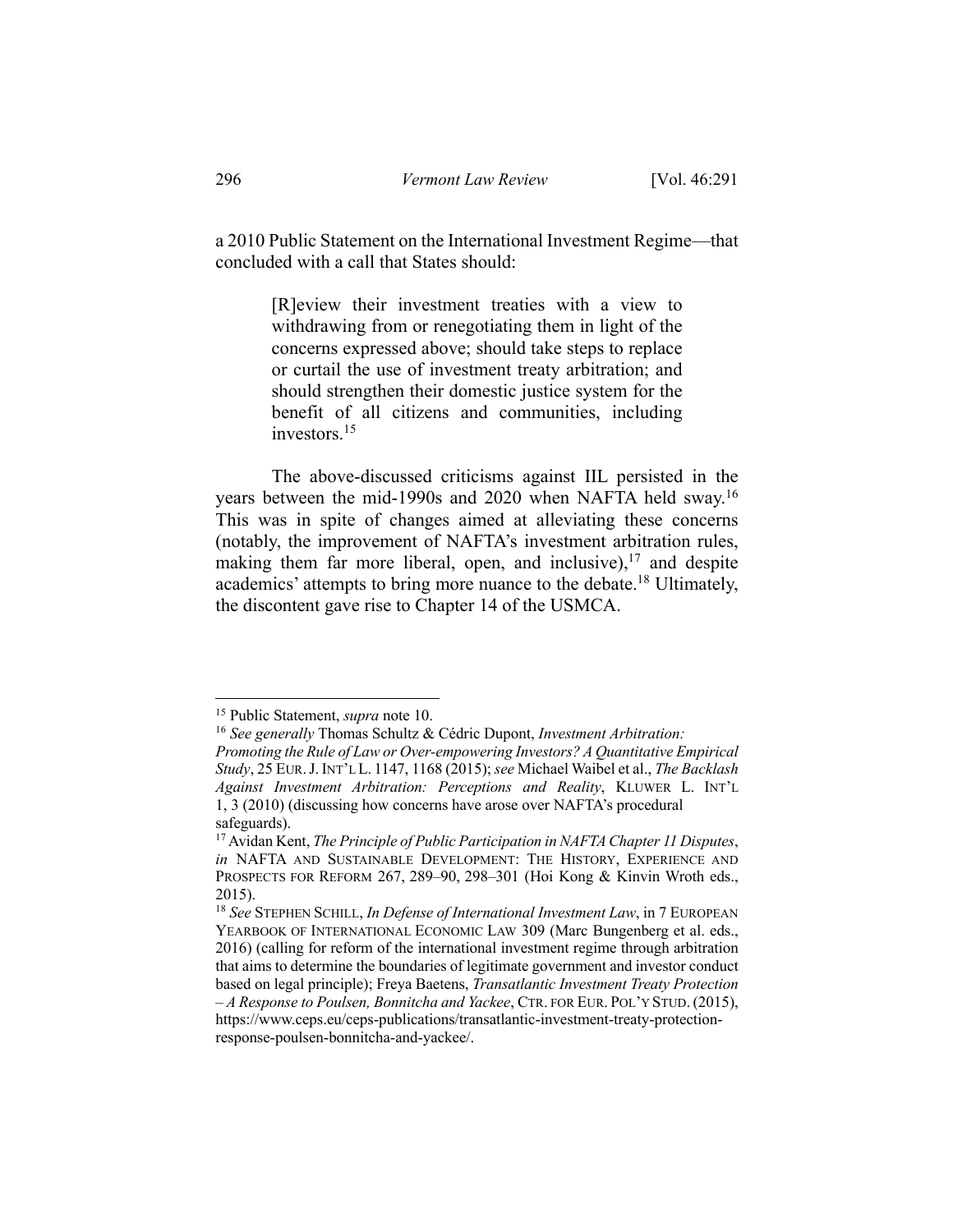### *B. Changes to Investment Protection Rules*

Initially, authors commented that Chapter 14 of the USMCA mostly replicates the provisions of other agreements—notably the Comprehensive and Progressive Agreement for Transpacific Partnership  $(CPTPP)^{19}$  and the older NAFTA Chapter 11.<sup>20</sup> Indeed, a recent study indicates that the USMCA copied 57% of its text from the CPTPP.21 But while the CPTPP and NAFTA both adopted a fairly balanced and sensitive approach to the link between investment and sustainable development, it would seem that the USMCA has gone further, almost to the extreme. Below, this Article presents a closer analysis of key legal provisions from Chapter 14 of the USMCA, notably those aimed at protecting sustainable development by addressing the criticism expressed against the field of IIL.

#### 1. The Host States' Right to Regulate

As explained above, one of the main points the IIL critics stressed is that investment treaties stiffen States' right to regulate. The USMCA addresses this concern, *inter alia*, by providing certain general acknowledgements that concern a member state's right to regulate. The preamble to the USMCA declares that the member states:

<sup>19</sup> *See* LAW OFF. OF STEWART AND STEWART, THE UNITED STATES-MEXICO-CANADA AGREEMENT, THE NORTH AMERICAN FREE TRADE AGREEMENT AND THE TRANS-PACIFIC PARTNERSHIP: SIDE-BY-SIDE COMPARISON: USMCA CHAPTER 14- INVESTMENT (2019), https://currentthoughtsontrade.com/wpcontent/uploads/2019/11/USMCA-Side-by-Side-Chapter-14-Investment.pdf (highlighting identical wording between NAFTA, USMCA, and CPTPP).

<sup>20</sup> *See* Rachael D. Kent & Danielle Morris, *NAFTA 2.0: Investment Protection and Dispute Settlement Under Chapter 14 of the United States-Mexico-Canada Agreement*, WILMERHALE: INSIGHTS & NEWS (Oct. 9, 2018), https://www.wilmerhale.com/en/insights/client-alerts/20181009-nafta-2-0 investment-protection-and-dispute-settlement-under-chapter-14-of-the-united-

states-mexico-canada-agreement (noting foreign investment protection sections of NAFTA used in new USMCA text).

<sup>21</sup> Wolfgang Alschner & Rama Panford-Walsh, *How Much of the Transpacific Partnership is in the United States-Mexico-Canada Agreement?*, UNIV. OTTAWA, 1 (June 26, 2019), https://www.amchamvietnam.com/wpcontent/uploads/2019/08/SSRN-TPP-USMCA.pdf.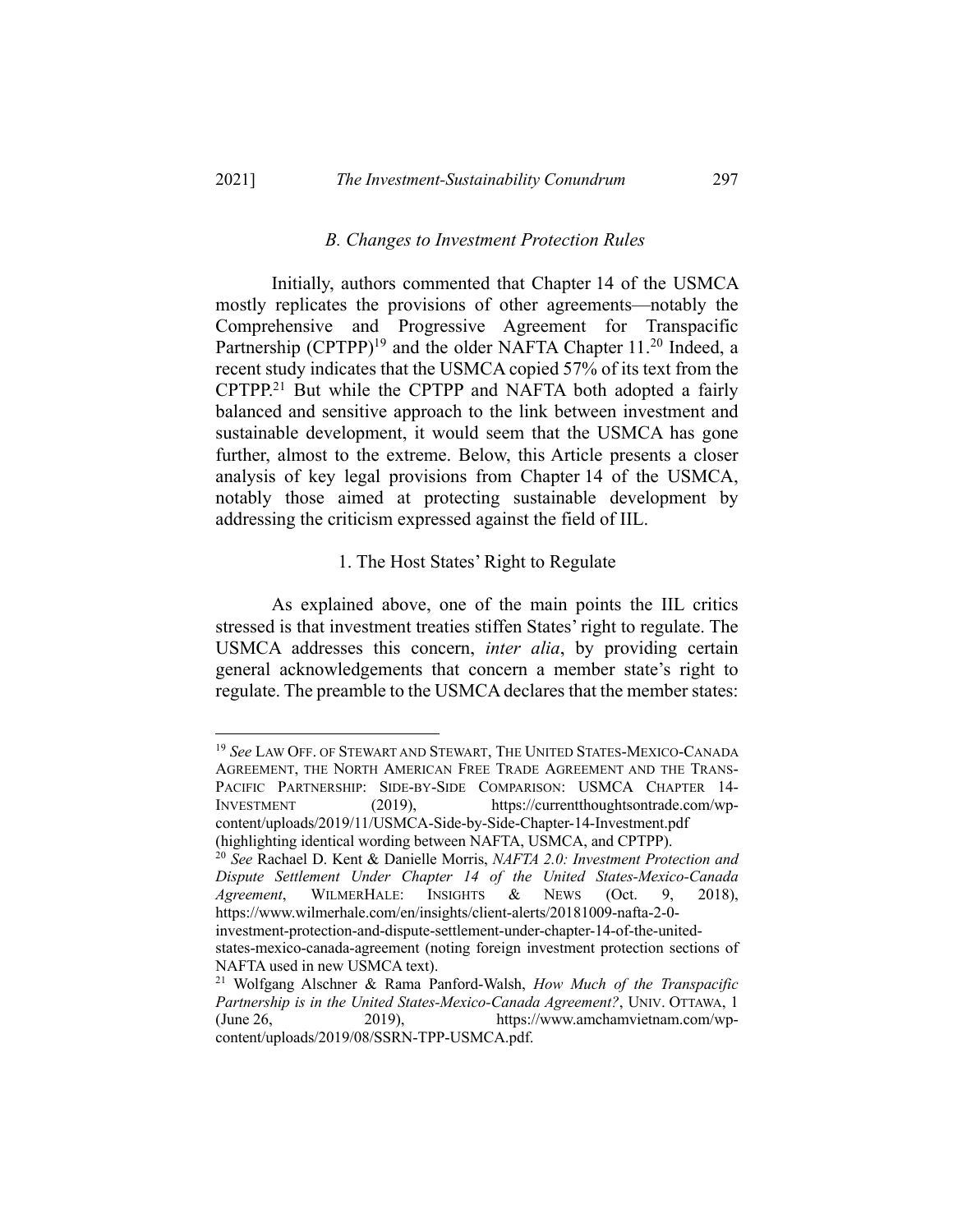Recognize their inherent right to regulate and resolve to preserve the flexibility of the Parties to set legislative and regulatory priorities, and protect legitimate public welfare objectives, such as health, safety, environmental protection, conservation of living or non-living exhaustible natural resources, integrity and stability of the financial system, and public morals, in accordance with the rights and obligations provided in this Agreement. 22

More specifically in the context of investment, Article 14.16 adds that:

> Nothing in this Chapter shall be construed to prevent a Party from adopting, maintaining, or enforcing any measure otherwise consistent with this Chapter that it considers appropriate to ensure that investment activity in its territory is undertaken in a manner sensitive to environmental, health, safety, or other regulatory objectives.23

At first glance, it seems questionable whether this type of general language can have a significant impact. The clarification found in Chapter 14 is subject to other treaty provisions ("any measure *otherwise consistent with this Chapter*").<sup>24</sup> At least on its face, the clarification does not solve any of the problems raised by the critics of IIL (e.g., the too-wide interpretation of treaty provisions). Furthermore, this language is not new; it is taken directly from the older Article 1114(1) of NAFTA,<sup>25</sup> which itself did not prevent Canada

<sup>22</sup> *The United States-Mexico-Canada Agreement*, OFF. U.S. TRADE REP. pmbl, *ratified* Jun. 1, 2020, https://ustr.gov/trade-agreements/free-tradeagreements/united-states-mexico-canada-agreement/agreement-between [hereinafter USMCA].

<sup>23</sup> *Id.* art. 14.16.

<sup>24</sup> *Id*. (emphasis added).

<sup>25</sup> *Compare* USMCA art. 24.4(3), *with* North American Free Trade Agreement, Can.- Mex.-U.S., Dec. 17, 1992, 32 I.L.M 289 (1993) (noting the USMCA incorporated only part of NAFTA Article 1114 into its text, though USMCA Article 24.4(3) is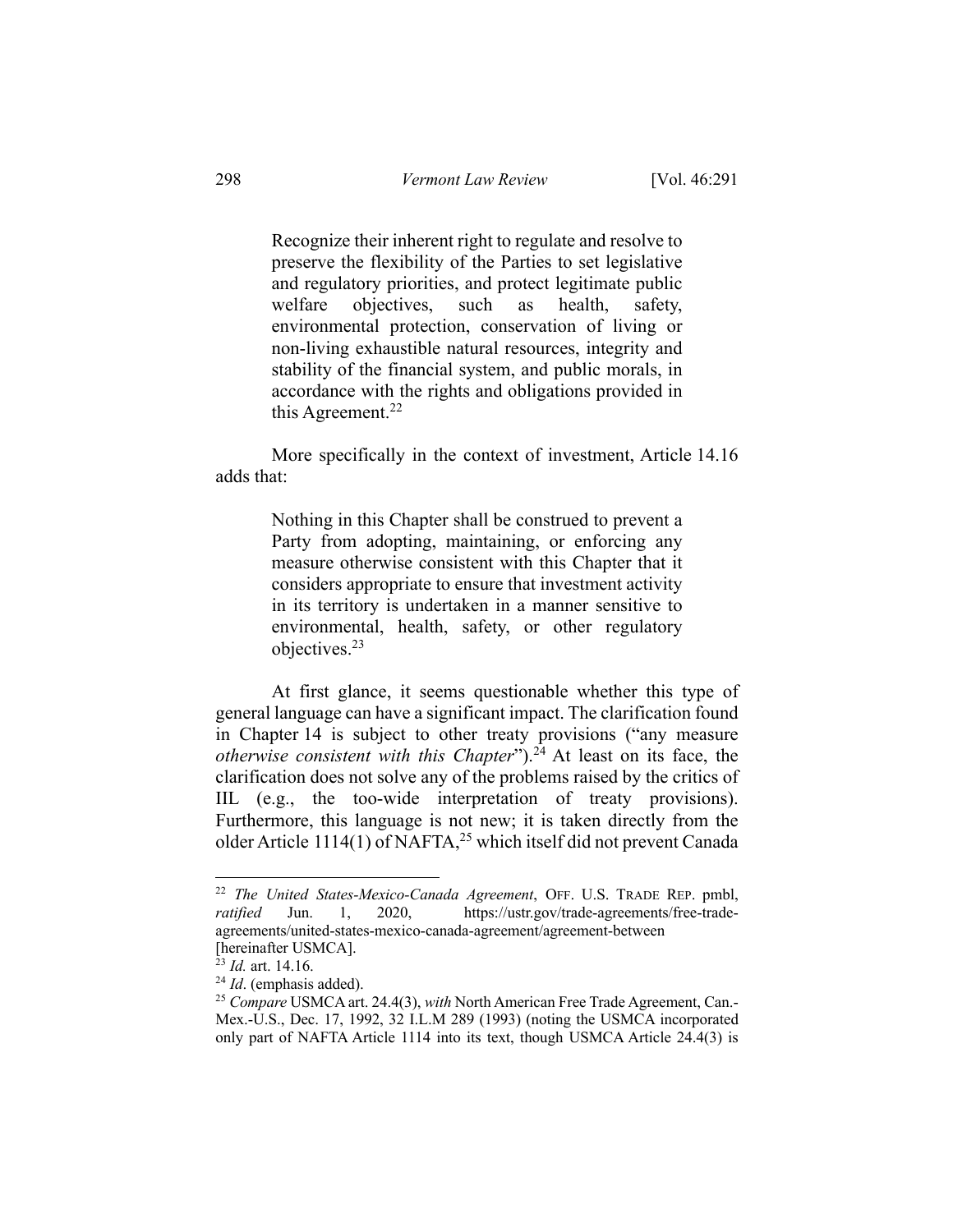from losing cases such as *SD Myers, Inc. v. Government of Canada* or *Bilcon of Delaware, Inc. v. Government of Canada*, <sup>26</sup> or Mexico from losing a case like *Metalclad Corp. v. United Mexican States*. 27

At the same time, such clarifications may still have some use, should lawyers and arbitrators rely on them in light of the general rules on treaty interpretation. More specifically, Article 31 of the Vienna Convention on the Law of Treaties (VCLT) dictates that treaty provisions should be interpreted and understood "in their context and in the light of its object and purpose."<sup>28</sup> There is no doubt that these clarifications are relevant for explaining the treaty's context, object, and purpose. One may argue that this is exactly why the member states have written them into NAFTA (and the USMCA) in the first place to indicate wider treaty objectives. These provisions could therefore be

similar to NAFTA Article 1114(2)).

<sup>26</sup> Bryan P. Schwartz et al., *S.D. Myers, Inc. (Claimant) v. Government of Canada (Respondent) (Final Award concerning costs)*, 4 ASPER REV. INT'L BUS. & TRADE L. 385, 398 (2004). The Tribunal found that Canada's Order prohibiting the export of PCB waste to the U.S. was not driven by environmental concerns, as asserted by Canada, but intended primarily to protect the Canadian PCB disposal industry from U.S. competition and favored Canadian nationals over non-nationals; Bilcon of Del. Inc., v. Government of Canada, [2015] P.C.A. 2009-04 ¶ 742.The Tribunal found Canada liable for breach of National Treatment Standard (Article 1102) and Minimum Standard of Treatment (Article 1105). *C.f.* North American Free Trade Agreement art. 1105, Can.-Mex.-U.S., Dec. 17, 1992, 32 I.L.M 289 (1993) (describing the minimum standard of treatment) [hereinafter NAFTA]. S.D. Myers Inc., v. Government of Canada, [2004] F.C. 38, ¶ 30 (holding NAFTA Article 1114 "allows Canada to adopt a legitimate environmental measure without regard to Chapter 11" but that Article was not in issue because "the Tribunal found that the Canadian law banning exports of PCBs was not a measure for a legitimate environmental purpose, but was for the purpose of protecting Canadian industry from U.S. competition").

<sup>&</sup>lt;sup>27</sup> Metalclad Corp. v. United Mexican States, 11 Arb. Trib. North American Free Trade Agreement (2000). The Tribunal held that in denying the construction permit the Municipality acted outside its authority and effectively and unlawfully prevented the Claimant's operation of the landfill which, together with the representations of the Mexican federal authorities and the absence of a timely, orderly, or substantive basis for the denial of the construction permit, amounted to the indirect expropriation. Further, the Tribunal held Mexico liable for indirect expropriation and denial of minimum standard of treatment.

<sup>&</sup>lt;sup>28</sup> Vienna Convention on the Law of Treaties art. 31, May 23, 1969, 1155 U.N.T.S 331.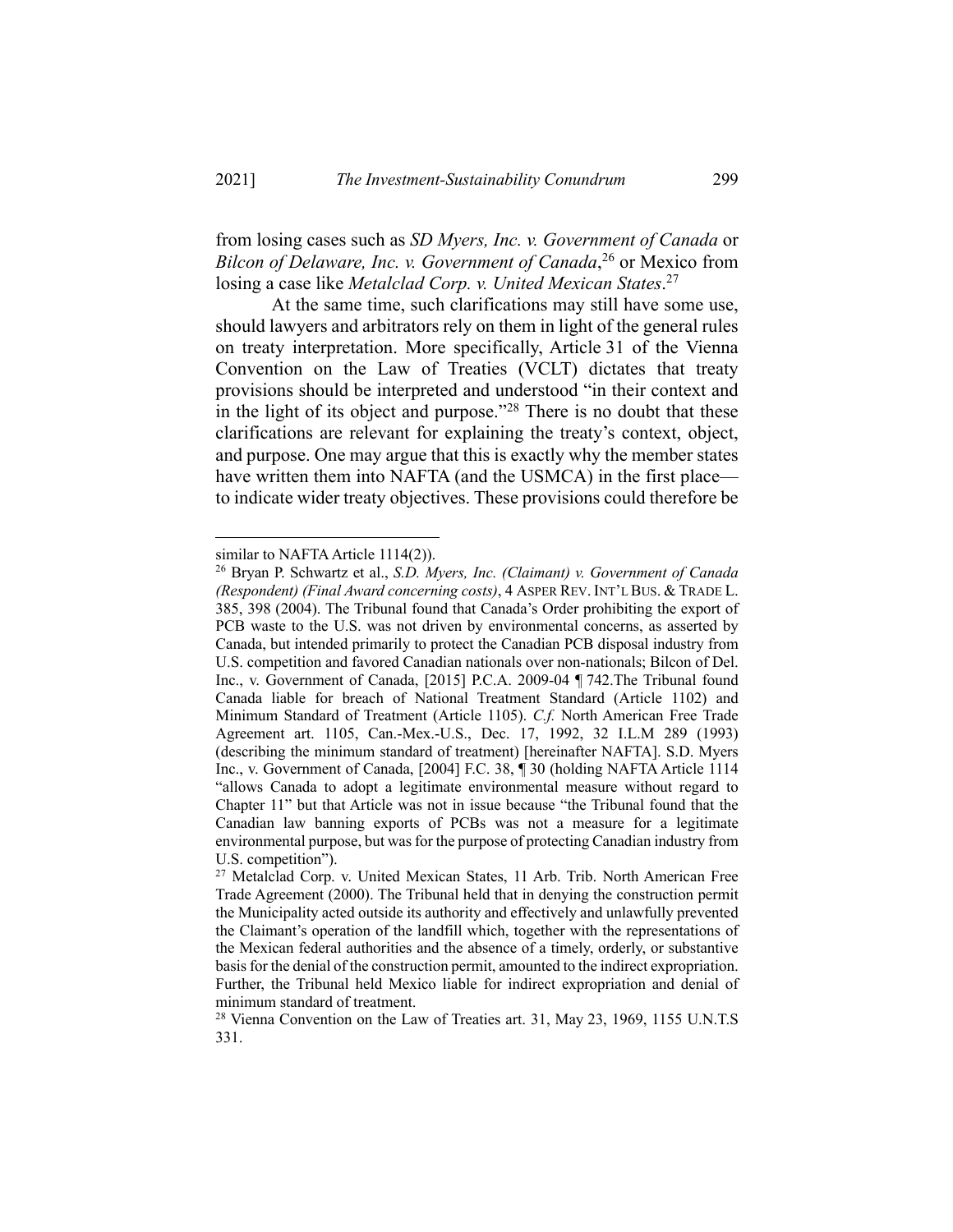relevant to the interpretation of other investment rules (e.g., the abovediscussed fair and equitable treatment), to ensure their narrow interpretation as well as a State's right to regulate.

### 2. Performance Requirements

More interesting language is found in Article 14.10 of the USMCA and concerns prohibiting performance requirements. The obligation embedded in this Article is to avoid the imposition of certain conditions on investment, including, *inter alia*, requirements to export a certain percentage of goods, to include a domestic content requirement, to transfer technology, and more. Performance requirements are of direct relevance to this Article as they can also be used to attain social and environmental benefits (e.g., to use specific green technologies or to achieve a certain environmental outcome).<sup>29</sup> Unsurprisingly, the prohibition of performance requirements is therefore regarded as a cause for concern.

To address these concerns, carve out sufficient policy space, and allow the use of performance requirements in environmental regulation, the Member States kept the older NAFTA Article 1106(6) in place (now USMCA Article  $14.10(3)(c)$ ). This Article offers an Article XX GATT-like exception, protecting a host state's right to protect, *inter alia*, human, animal, or plant life and health, as well as living or non-living exhaustible natural resources.<sup>30</sup> Just like the clarifications discussed in Part II.2.a of this Article, this carve-out also remains subject to whether the State party has behaved fairly and in a

<sup>29</sup> *See* 18th Meeting of the Inter-Govt'l Comm. of Experts, *Bilateral Investment Treaties, Mining and National Champions: Making it Work* (June 2014), https://www.iisd.org/system/files/publications/bilateral\_investment\_treaties\_mining national uneca.pdf (identifying examples of requirements aiming to "improve the environmental and social conditions" of affected communities); Suzy Nikiema, *Performance Requirements in Investment Treaties: Best Practices*, INT'L INST. FOR SUSTAINABLE DEV. 2–4 (2014).

<sup>30</sup> *See* USMCA *supra* note 22, art. 14.10(3)(g) (describing additional prohibited requirements: "Paragraphs 1(h), 1(i), and 2(e) shall not be construed to prevent a Party from adopting or maintaining measures to protect legitimate public welfare objectives, provided that such measures are not applied in an arbitrary or unjustifiable manner, or in a manner that constitutes a disguised restriction on international trade or investment.").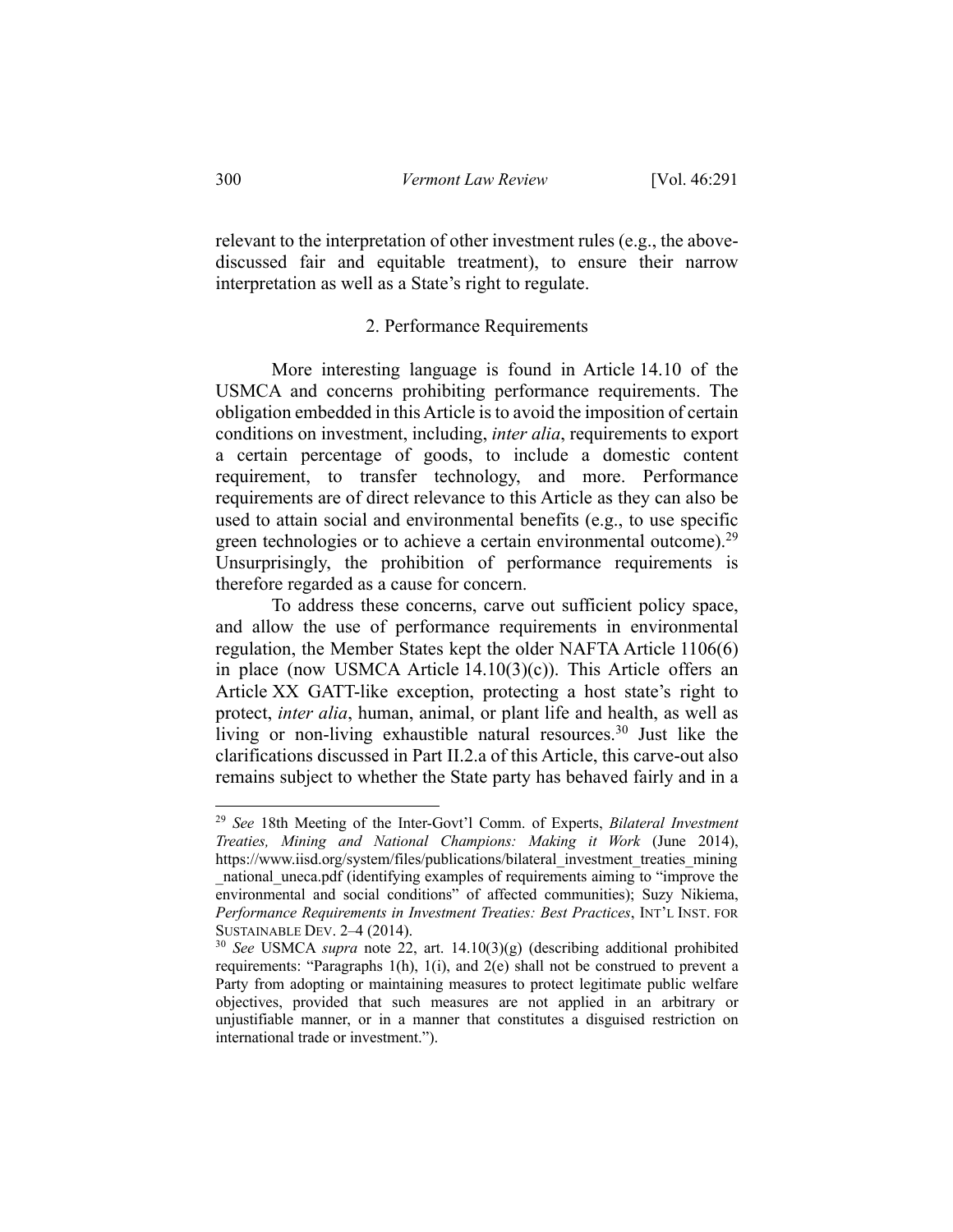non-discriminatory manner.31

This mechanism is also not new: as stated above, it is directly copied from the older NAFTA. However, the Member States did not stop here. In Annex 14-D (paragraph 3), they decided to exclude investors' claims concerning a breach of Article 14.10 from investment arbitration.<sup>32</sup> In other words, the ability to enforce the prohibition on performance requirements under the USMCA has been significantly curtailed.

## 3. Minimum Standard of Treatment (Including the Provision of Fair and Equitable Treatment)

Another oft-repeated criticism concerns the too-wide interpretation of the instruction to provide foreign investors with "fair and equitable treatment." While the content of the obligation to provide fair and equitable treatment is rather vague, most will agree that it shields investors' legitimate expectations at the time of making their investment, as well as investors' right to "due process, transparency, freedom from coercion and harassment, stability, predictability and a general duty of due diligence."<sup>33</sup> The most contentious part of this instruction is without a doubt protecting investors' legitimate expectations when they invest. The critics of IIL warn that such an instruction could be, and has been,  $34$  interpreted too widely—meaning that investors could legitimately expect the regulatory environment

<sup>31</sup> *See* USMCA *supra* note 22, art. 14.10(3)–(5) (noting these exceptions are subjected to an Article XX General Agreement on Tarriffs and Trade (GATT)-like chapeau, i.e. the measure must not be discriminatory or a disguised restriction on international trade or investment, and referring to the 1947 GATT signed by 23 countries for the purpose of reducing barriers to trade). General Agreement on Tariffs and Trade, pmbl, Oct. 30, 1947, 61 Stat. pt. 5, 55 U.N.T.S. 194.

<sup>32</sup> *See* USMCA *supra* note 22, Annex 14-D, ¶ 3.

<sup>33</sup> Eric De Brabandere, *Fair and Equitable Treatment and (Full) Protection and Security in African Investment Treaties between Generality and Contextual Specificity*, 18 J. WORLD INV. & TRADE 530, 533 (2017).

<sup>34</sup> *See* Barrera, *supra* note 10, at 6; Public Statement, *supra* note 10 (discussing overly expansive interpretations); *see generally* Howard Mann, *Reconceptualizing International Investment Law: Its Role in Sustainable Development*, 17 LEWIS & CLARK L. REV. 521, 529–30, 533 (2013) (discussing arguments for and against limiting the scope of fair and equitable treatment (FET) clauses).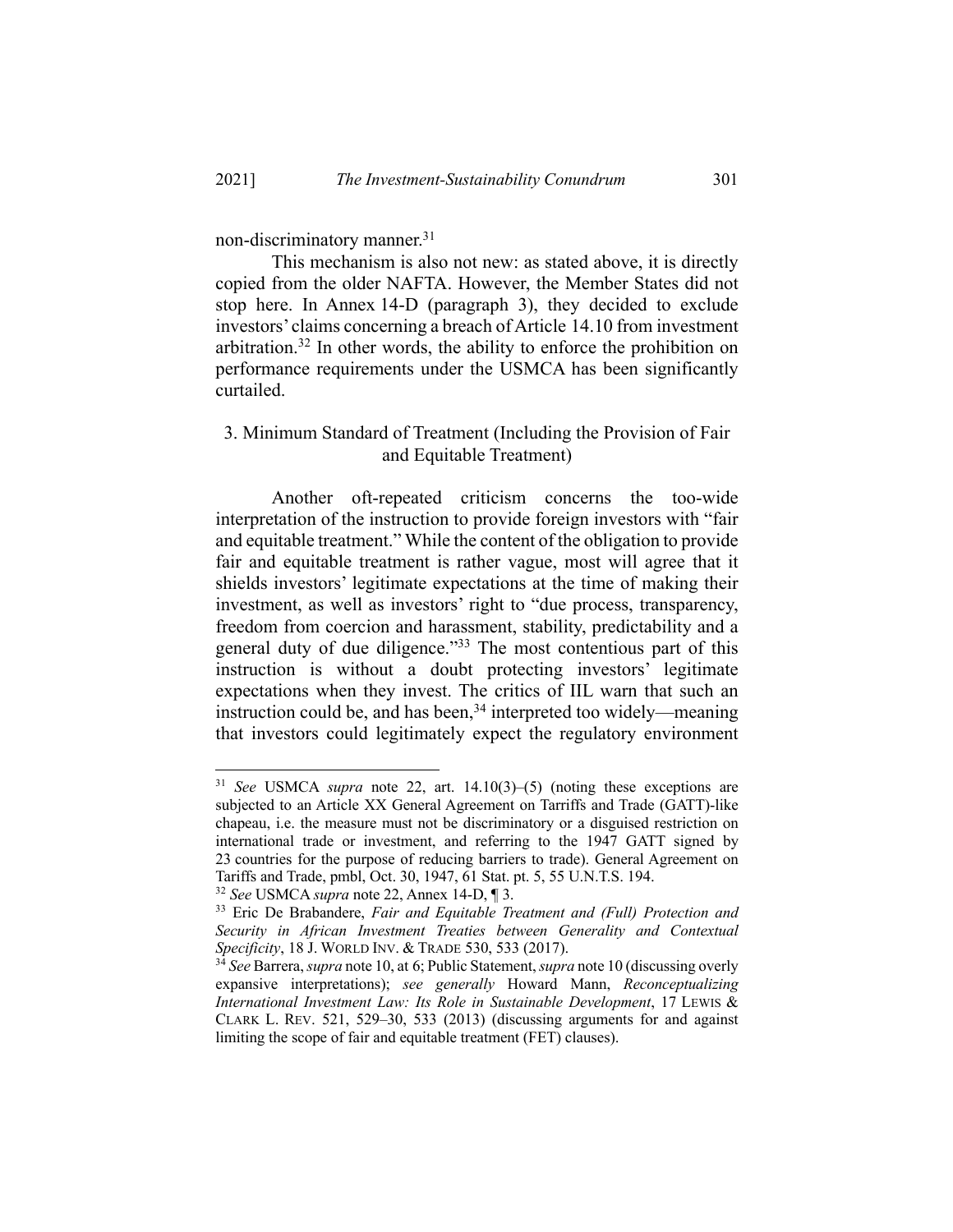existing at the time the investment was made to remain forever frozen. According to this perception, any new form of legislation could add cost to investors, diminishing the value of the investment, and therefore be regarded as contrary to what investors could have "legitimately" expected.

Whether this criticism is fair, and whether this type of wide interpretation is indeed widespread in practice, is debated elsewhere.<sup>35</sup> But for the purpose of this Article, it is sufficient to say that this criticism has not been ignored. The newly introduced USMCA Article 14.6 delineates far more narrowly the scope of fair and equitable treatment and significantly reduces the protection that it once provided. Under this Article, fair and equitable treatment (FET) shall include "the obligation not to deny justice in criminal, civil, or administrative adjudicatory proceedings in accordance with the principle of due process embodied in the principal legal systems of the world."<sup>36</sup> Importantly for this Article, Article 14.6 also explicitly notes that "[f]or greater certainty," a Party's action or inaction that could be "inconsistent with an investor's expectations" for the purposes of Article 14.6 "does not constitute a breach . . . even if there is loss or damage to the covered investment as a result."<sup>37</sup>

In other words, the once "all-inclusive" FET standard now ensures that investors are entitled to very basic due-process standards. Further, the keen reader will note that this due-process standard refers to "principal legal systems of the world," and not even those accepted in "liberal democratic nations."38 Perhaps even more importantly, investors' legitimate expectations are no longer protected. This last point is important and will be discussed further in Part III of this Article.

<sup>35</sup> *See, e.g.*, TEERAWAT WONGKAEW, PROTECTION OF LEGITIMATE EXPECTATIONS IN INVESTMENT TREATY ARBITRATION: A THEORY OF DETRIMENTAL RELIANCE 81–82,

<sup>95–96</sup> (2019). 36 USMCA, *supra* note 22, art. 14.6(2)(a). 37 *Id*. 38 *Id.*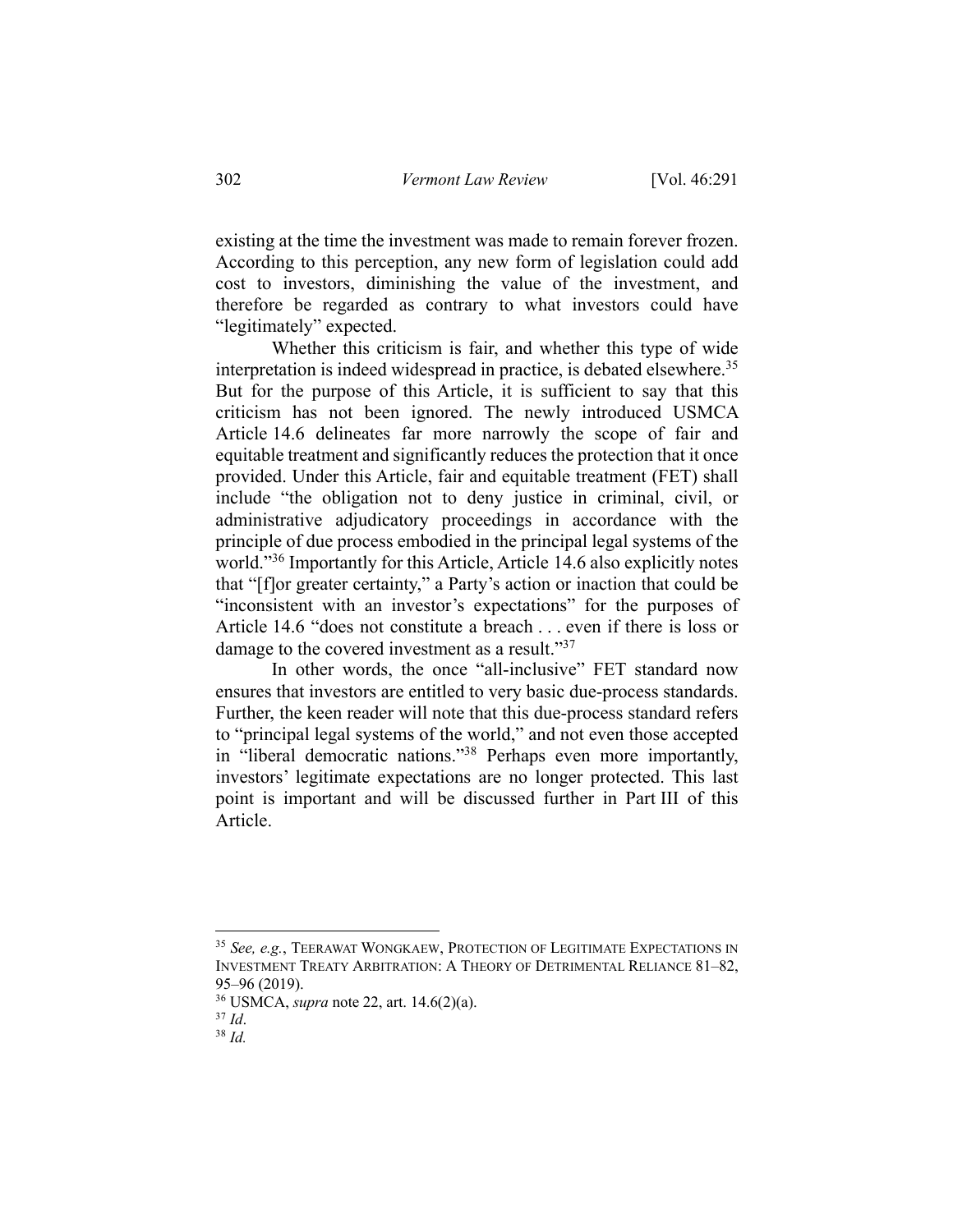## 4. The Non-Discrimination Rule

Another popular criticism regarding the link between investment law and sustainable development concerns investment treaties' prohibition on nationality-based discrimination. This rule was expressed in NAFTA via articles 1102 ("National Treatment") and 1103 ("Most Favoured Nation") and reincorporated into the USMCA via articles 14.4 and 14.5. The critics of IIL have also not spared this rule.<sup>39</sup> In a nutshell, it was feared that some investors would argue that distinguishing between investors based on purely environmental considerations would be regarded as discriminatory. This is because foreign investors that follow lower environmental standards may argue that the better treatment provided to "greener" local investors is discriminatory against them.<sup>40</sup>

As others noted, $41$  in practice, investment tribunals do tend to consider in their assessment of the non-discrimination rule (notably via the "like circumstances" assessment) also the wider context and circumstances and are therefore unlikely to opt for such a narrow interpretation of the law. But once again, the practice of tribunals is entirely irrelevant as the Member States decided to add a specific clarification to ensure that tribunals would not accept such expansive arguments.

The relevant clarification can be found inArticle 9, which again clarifies that states are indeed allowed to distinguish between investors based on legitimate public welfare objectives:

> For greater certainty, whether treatment is accorded in "like circumstances" under Article 9.4 (National Treatment) or Article 9.5 (Most-Favoured-Nation

<sup>&</sup>lt;sup>39</sup> *Cf.* Public Statement, *supra* note 10 (asserting that "regardless of nationality," international investors "should have access to an open and independent judicial system").

<sup>40</sup> *See* Kate Miles, *Sustainable Development, National Treatment and Like Circumstances in Investment Law*, *in* SUSTAINABLE DEVELOPMENT IN WORLD

<sup>&</sup>lt;sup>41</sup> Todd J. Weiler, *Treatment No Less Favourable Provisions Within the Context of International Investment Law: "Kindly Please Check Your International Trade Law Conceptions at the Door*,*"* 12 SANTA CLARA J. INT'L L. 77, 106–108 (2013).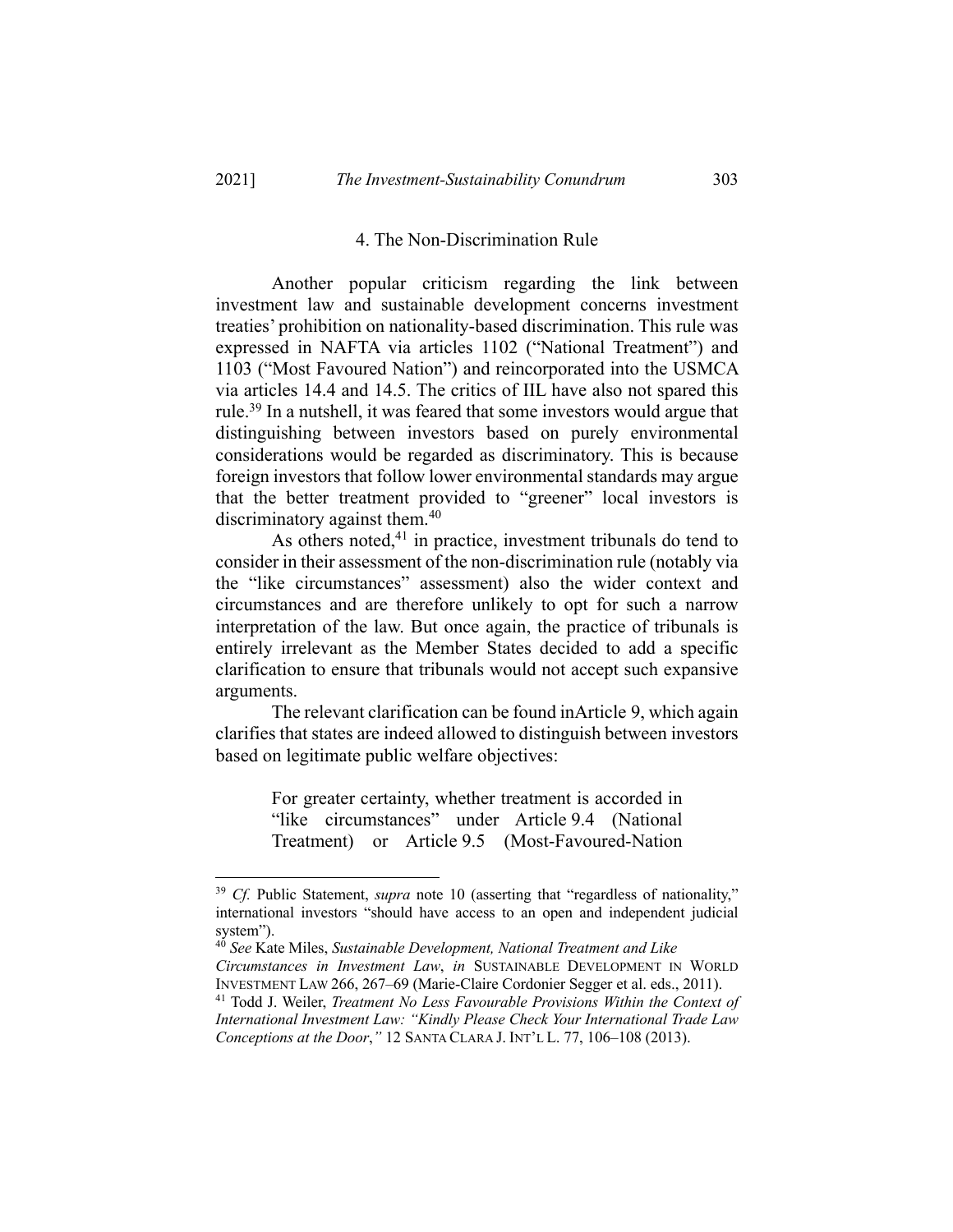Treatment) depends on the totality of the circumstances, including whether the relevant treatment distinguishes between investors or investments on the basis of legitimate public welfare objectives. <sup>42</sup>

#### 5. Expropriation

Another highly contested legal provision concerns the prohibition on expropriatory measures. Article 14.8 of the USMCA repeats Article 1110 of NAFTA, prescribing that "[n]o Party shall expropriate or nationalize a covered investment either *directly* or *indirectly* through measures equivalent to expropriation or nationalization (expropriation)."43 While legal challenges concerning *direct* expropriation are relatively straightforward and increasingly rare,<sup>44</sup> claims addressing *indirect* expropriation have been far more complex and frequent.

The *Tippets v. Iran* Tribunal defined the term *indirect* expropriation in the following words: "[a] deprivation or taking of property may occur under international law through interference by a state in the use of that property or with the enjoyment of its benefits, even where legal title to the property is not affected."<sup>45</sup> Defined in such general terms, it is unsurprising that claims regarding indirect expropriation have become investors' favorites; often being raised whenever legislative reforms are costly and impose financial burdens on investors. Predictably, the critics of IIL have targeted this prohibition, fearing (whether rightfully or not)<sup>46</sup> that "[m]easures taken

<sup>42</sup> *See* USMCA, *supra* note 22, arts. 9.4–9.5; Comprehensive and Progressive Agreement for Trans-Pacific Partnership art. 9.4, Feb. 4, 2016, M.F.A.T. No. B2018- 08 [hereinafter CPTPP].

<sup>43</sup> USMCA, *supra* note 22, art. 14.8(1) (emphasis added).

<sup>44</sup> Rudolf Dolzer & Felix Bloch, *Indirect Expropriation: Conceptual Realignments?*, 5 INT'L L.F. DROIT INT'L 155, 155 (2003) (writing, "the era of straightforward formal expropriations of alien property seems to have come to an end").<br><sup>45</sup> Tippets v. Iran, 7 Iran-U.S. Cl. Trib. Rep., 10–11 (1984).

<sup>&</sup>lt;sup>46</sup> See Martins Paparinskis, *Regulatory Expropriation and Sustainable Development*, *in* SUSTAINABLE DEVELOPMENT IN WORLD INVESTMENT LAW 299 (Marie-Claire Cordonier Segger et al. eds., 2011).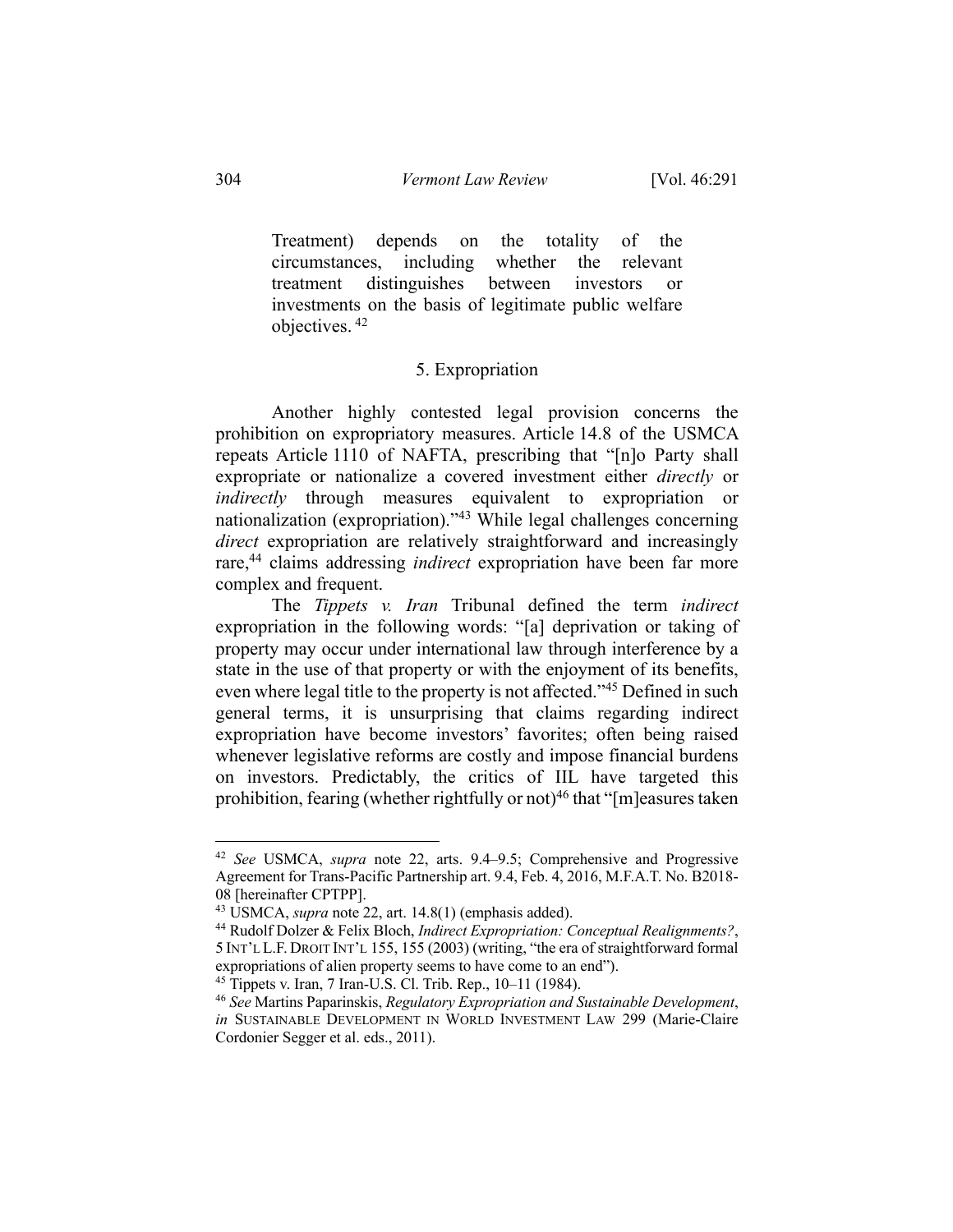for a public purpose, such as health or environmental protection, could be considered an indirect expropriation, since they may affect the value of an investment."47

To address this issue, Chapter 14 added a new clarification to exclude this type of argument.<sup>48</sup> Annex 14-B provides that " $[n]$ ondiscriminatory regulatory actions by a Party that are designed and applied to protect legitimate public welfare objectives, such as health, safety and the environment, do not constitute indirect expropriations, except in rare circumstances."49 Elsewhere, this Annex further clarifies that "the fact that an action or series of actions by a Party has an adverse effect on the economic value of an investment, standing alone, does not establish that an indirect expropriation has occurred."50

## 6. Corporate Social Responsibility

Another relevant provision related to sustainable development is the language on Corporate Social Responsibility (CSR). Article 14.17 states:

> The Parties reaffirm the importance of each Party encouraging enterprises operating within its territory or subject to its jurisdiction to voluntarily incorporate into their internal policies those internationally recognized standards, guidelines, and principles of corporate social

<sup>47</sup> IISD, *Indirect Expropriation*, A SUSTAINABILITY TOOLKIT FOR TRADE NEGOTIATORS 5.4.4 (Dec. 1, 2021), https://www.iisd.org/toolkits/sustainabilitytoolkit-for-trade-negotiators/5-investment-provisions/5-4-safeguarding-policy-

space/5-4-4-indirect-expropriation-regulatory-taking/; *see generally* Ying Zhu, *Do Clarified Indirect Expropriation Clauses in International Investment Treaties Preserve Environmental Regulatory Space?*, 60 HARV. INT'L L. J. 377 (2019) (evaluating inconsistencies in tribunal decisions balancing legitimate environmental and public policy interests with investment value when discerning what is and is not expropriation and proposing a solution to resolve those ambiguities).

<sup>&</sup>lt;sup>48</sup> This clarification did not exist in the older NAFTA. It is taken from other agreements, *inter alia* other investment agreements concluded by the United States, particularly the CPTPP. *See* CPTPP, *supra* note 42, art. 9 annex 9-B § 3(b) (Mar. 8, 2018). 49 USMCA, *supra* note 22, art. 14 annex 14-B § (3)(b).

<sup>50</sup> *Id.* annex 14-B § 3(a)(i).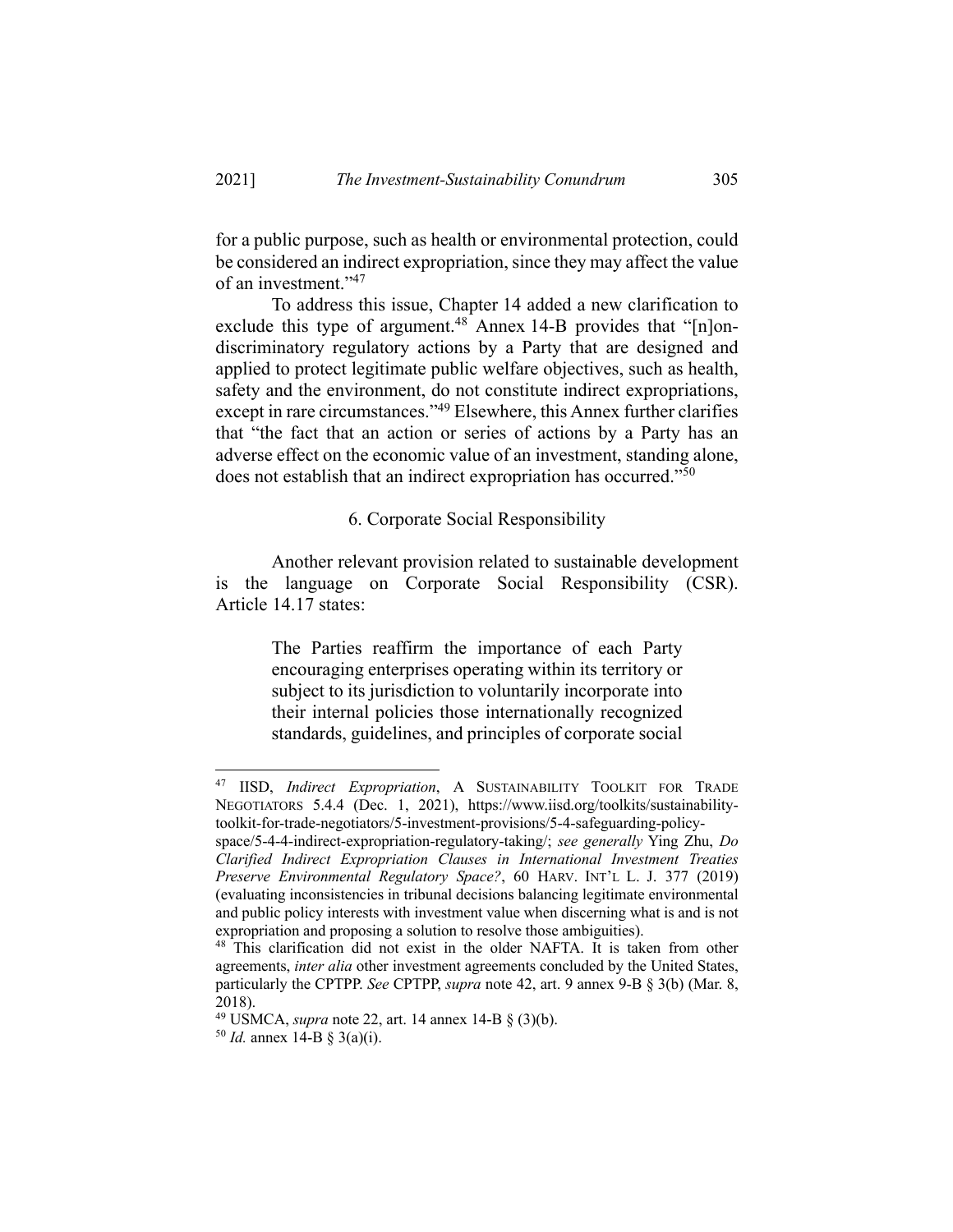responsibility that have been endorsed or are supported by that Party, which may include the [Organisation for Economic Cooperation and Development] OECD Guidelines for Multinational Enterprises. These standards, guidelines, and principles may address areas such as labor, environment, gender equality, human rights, indigenous and aboriginal peoples' rights, and corruption.51

This addition also did not exist in the older NAFTA, and neither did it appear in full within the CPTPP.<sup>52</sup> The addition of language on CSR to investment treaties is a fairly recent trend in investment treatymaking.<sup>53</sup> As Laurence Dubin commented, "These provisions do not change the corporate or ethical duties of companies into enforceable legal obligations in the context of dispute settlement proceedings. They merely reaffirm the voluntary nature of CSR, which remains a form of self-responsibility for companies that can, at most, be encouraged by states."<sup>54</sup> The wording of the CSR provision in the USMCA is indeed very soft and it is doubtful whether it adds much (or anything at all) in terms of rights and obligations.

### 7. Interim Conclusion

The above review exemplifies the reaction of member states to criticisms against IIL. Whether or not one agrees with the critics of IIL and their arguments concerning the impact of investment treaties on sustainable development, it is clear that the Parties were fully persuaded by the arguments. The Parties adopted a text that most critics

<sup>51</sup> USMCA, *supra* note 22, art. 14.17.

<sup>52</sup> *See* CPTPP, supra note 42, art. 9.17, The CPTPP's text includes only the first half of this paragraph. The rest of this text has likely been inspired (even if not copied) from Chapter 22 of the EU-Canada Comprehensive Economic and Trade Agreement (CETA), Comprehensive Economic and Trade Agreement, Can.-E.U., ch. 22, Jan. 14, 2017, OJ L 11.<br><sup>53</sup> Kent & Gehring, *supra* note 2, at 399–400.

<sup>&</sup>lt;sup>54</sup> Laurence Dubin, *Corporate social responsibility clauses in investment treaties*, IISD (Dec. 21, 2018), https://www.iisd.org/itn/2018/12/21/corporate-socialresponsibility-clauses-in-investment-treaties-laurence-dubin/.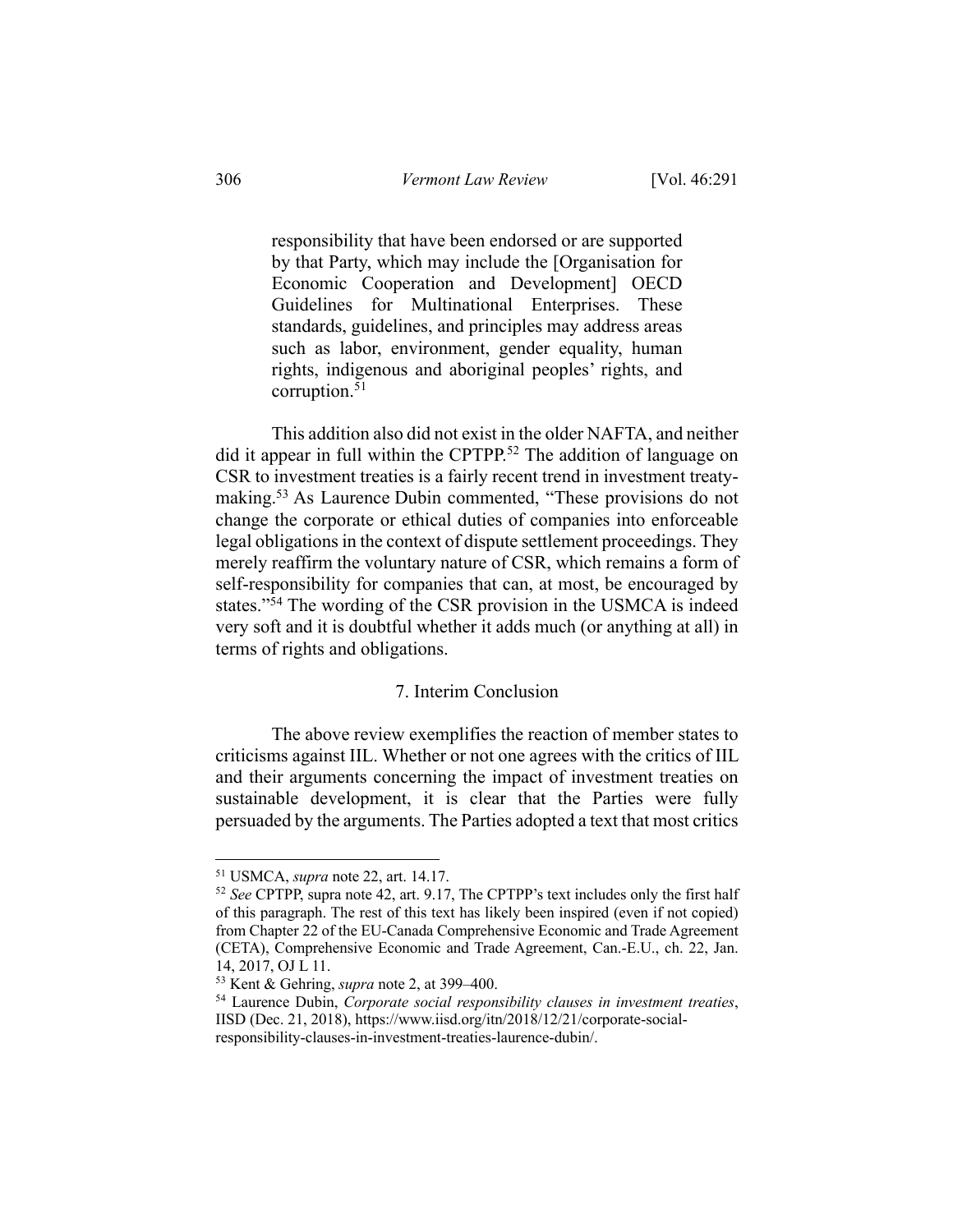could consider as a successful outcome of years of advocacy and campaigning. The member states have managed to include quite meaningful changes to the text, notably the curtailment of two of the most important investment protection standards—the obligation to provide FET and the prohibition on expropriation.

As reviewed next, the Member States were not satisfied with the changes made to the rules regarding the protection of foreign investment. A second front was fought, and won, with respect to investors' ability to enforce whatever rights they had left—the dispute settlement provisions, or the Investor-State-Dispute Settlement (ISDS) mechanism.

#### *C. Changes to the ISDS*

Just like most other investment treaties, NAFTA also adopted an ISDS mechanism. This enabled foreign investors to take host governments to binding arbitration over alleged violations of investment treaty commitments. The ISDS is based on the private investment arbitration model, the main rationale for which is distancing the resolution of a dispute from the control of the host state (who is a party to the dispute), as well as ensuring the nonpoliticization and quick resolution of the dispute to ensure independence and efficiency.

The recourse to ISDS is perhaps the most criticized, and even vilified, element of investment law. The critics of IIL claim *inter alia*, that resolving disputes away from States' official courts is somewhat undemocratic and undermines the sovereignty of host States' institutions. Further, the argument has been made that the commercial arbitration model ensures that disputes are held in secret, without any meaningful public participation. The arbitrators themselves have not escaped from campaigners' scrutiny, claimed to be "largely elite Western corporate attorneys who have a vested interest in expanding the court's authority because they profit from it directly, arguing cases one day and then sitting in judgment another."55 A public statement that more than 70 academics signed summarizes: "Investment treaty arbitration as currently constituted is not a fair, independent, and

<sup>55</sup> Hamby, *supra* note 13.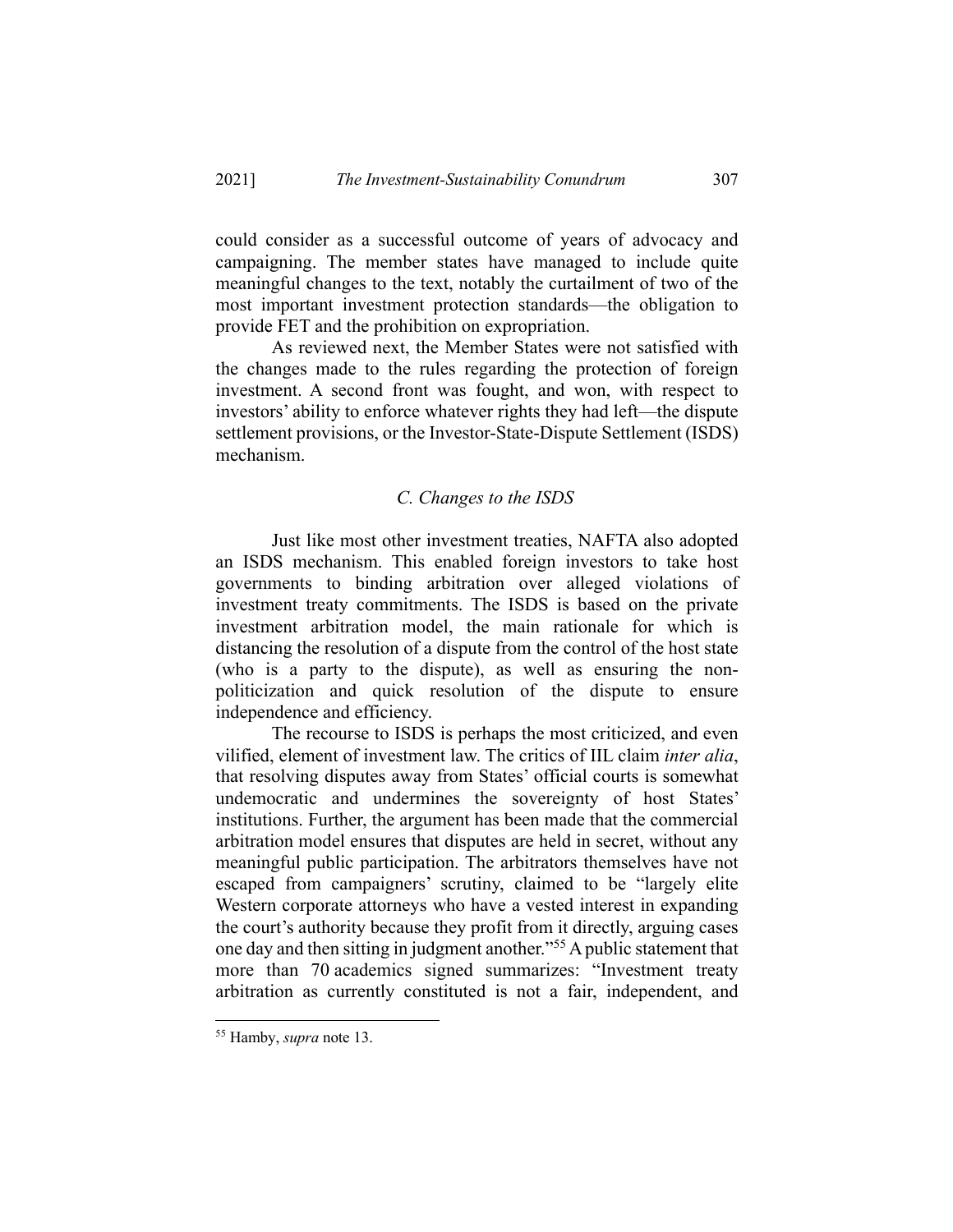balanced method for the resolution of investment disputes and therefore should not be relied on for this purpose."56

Once again, whether these arguments against the ISDS are accurate and fair is not debated in this Article. What matters is that these arguments convinced the three Member States and that this element has also been significantly undermined. With this development, investors will potentially have a harder time enforcing their grossly reduced protection under the USMCA.

#### 1. A Limited Enforcement of Rights

The main change made to the ISDS under the USMCA is as follows: Canadian investors, as well as U.S./Mexican investors in Canada, are excluded from the submission of disputes to ISDS under the USMCA, except for legacy investments which can still trigger ISDS until July 2023.57 Canada's position on ISDS is hardly surprising, given its dire history with investment claims.<sup>58</sup> Canada has been remarkably vocal in its aversion to the ISDS. Canada has demonstrated this aversion with respect to its trade and investment agreement with the European Union (EU), with the creation of the EU-Canada Comprehensive Economic and Trade Agreement (CETA) investment court,<sup>59</sup> and in its declaration with New Zealand and Chile regarding

https://www.globaljustice.org.uk/sites/default/files/files/resources/fighting-ttip-

<sup>56</sup> Public Statement, *supra* note 10. 57 *See* USMCA, *supra* note 22, art. 14 annex 14-C (noting *legacy claims* will survive three years after the termination of NAFTA on July 1, 2020).

<sup>58</sup> Maude Barlow, *Fighting TTIP, CETA and ISDS: Lessons from Canada*, COUNCIL CANADIANS 9 (Oct. 2015),

ceta-isds-lessons-from-canada-maude-barlow.pdf (citing data indicating that "Canada is now the most sued developed country in the world," having been sued at least 35 times and "paid American corporations more than \$200 million (approximately  $E(135 \text{ million})$  in the seven cases it has lost and foreign investors are now seeking over \$2.6 billion (approximately  $61.75$  billion) from the Canadian government in new cases").

<sup>59</sup> *See generally* Jin Woo Kim & Lucy M. Winnington-Ingram, *Investment Court System Under EU Trade and Investment Agreements: Addressing Criticisms of ISDS and Creating New Challenges Global*, 16 GLOB. TRADE AND CUSTOMS J. 181–82, 186–88, 191–92 (2021) (citing criticisms of ISDS and ways in which the ICS, adopted in the E.U.-Canada Comprehensive Economic and Trade Agreement (CETA), avoids them).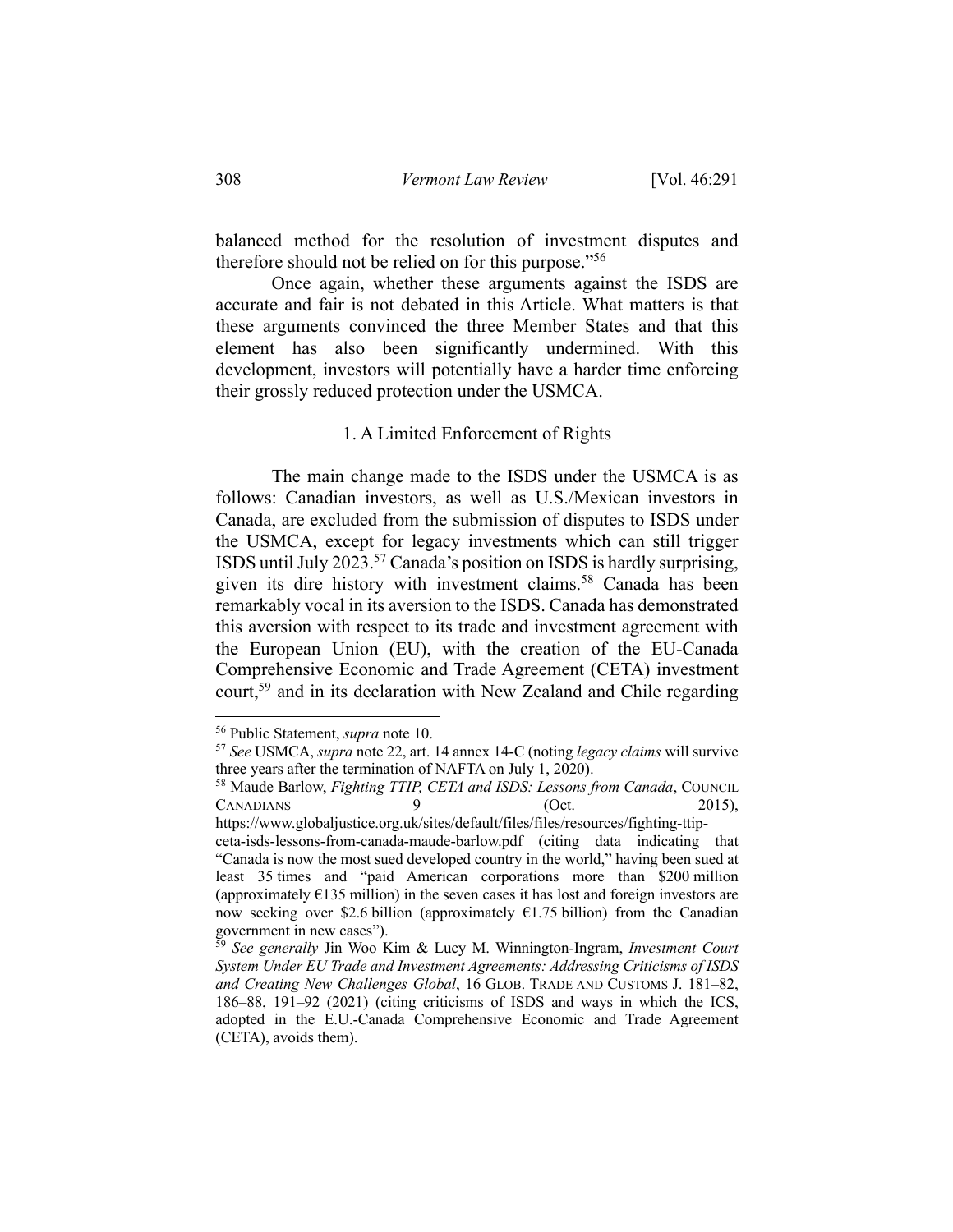the future of ISDS under the CPTPP.<sup>60</sup>

An important point to mention concerning Canadian investors (and investment in Canada) is that, at least with respect to Mexico, the exclusion from the ISDS is mostly illusionary. Canada and Mexico are both members of the CPTPP and are therefore both subject to the ISDS under this agreement. Given that the CPTPP provides similar (if not improved) investment protection, the impact of Canada's withdrawal from the ISDS under the USMCA is somewhat limited.

Further, under the USMCA, U.S. and Mexican investors must first exhaust local proceedings before seeking recourse to ISDS.<sup>61</sup> That is, they must first attempt to obtain a remedy via local courts. One of the original rationales for the ISDS was to allow investors a quick remedy, fearing that the operation of local domestic courts is too slow, with appeals over legal proceedings taking years. This rationale or concern was not entirely neglected: to avoid the burial of cases in overly clogged domestic courts, the Member States added a time limit. The court of last resort in either of the States must deal with the case within 30 months.<sup>62</sup> While the usefulness of the 30-month time-cap is certainly clear, this period of time is still significant and could impose a very expensive delay for investors.

Another novelty included in the USMCA is that U.S. investors in Mexico are also subjected to a fork-in-the-road requirement with respect to treaty-based claims. In other words, if a treaty-based claim is submitted in a Mexican court, the investor cannot initiate ISDS proceedings at all.<sup>63</sup>

 $60$  Joint Declaration, Gov'ts of New Zealand, Canada, and Chile, Joint Declaration<br>on Investor State Dispute Settlement (Mar. 2, 2018), on Investor State Dispute Settlement (Mar. 2, 2018), https://www.international.gc.ca/trade-commerce/trade-agreements-accords-

commerciaux/agr-acc/cptpp-ptpgp/declaration\_isds-rdie.aspx?lang=eng.<br><sup>61</sup> USMCA, *supra* note 22, art. 14.D.5(1)(a).<br><sup>62</sup> *Id.* art. 14.D.5(1)(b).

<sup>63</sup> Alexander Bedrosyan, *The Asymmetrical Fork-in-the-Road Clause in the USMCA: Helpful and Unique*, WOLTERS KLUWER: KLUWER ARBITRATION BLOG (Oct. 29, 2018), http://arbitrationblog.kluwerarbitration.com/2018/10/29/usmca/ (highlighting Appendix 3 to Annex 14-D: on the face of it, if US investors *must*  exhaust local proceedings *and* comply with a fork-in-the-road requirement. This means that they cannot rely on ISDS almost at all (i.e. only cases that are not concluded before the 30 months deadline could be directed to ISDS). But as explained by several commentators, the drafters probably took the view that if local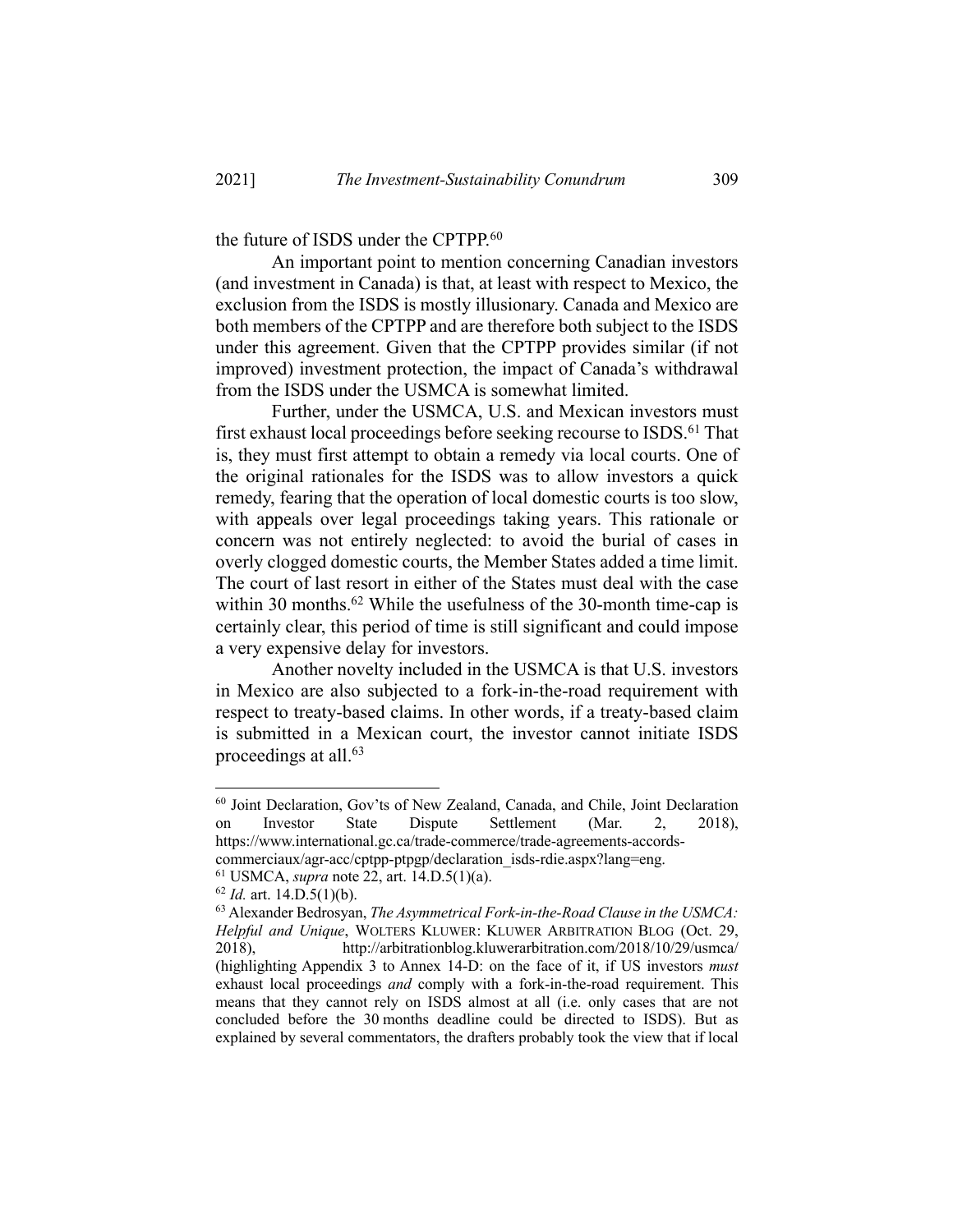Finally, the option of state-to-state dispute resolution is also now mostly barred. Article 31.2 of the USMCA prescribes the chapters that fall within the scope of state-to-state dispute settlement. Unsurprisingly, and corresponding with the harsh line presented against IIL, Chapter 14 was not included.

Additional significant limitations on the use of the ISDS under the USMCA can be found in Article 14.D.3. This Article provides that claims are still allowed concerning alleged breach of "National Treatment", "Most Favoured Nation", and direct expropriation, whereas allegations concerning indirect expropriation and the breach of FET standards are excluded.<sup>64</sup> As can be seen, the Member States were not satisfied with the significant undermining of these two key legal provisions. Thus, the ability to enforce whatever little protection is still provided by them is now also gone.

However, one interesting thing to note here is that the two legal guarantees—the FET and indirect expropriation—are not excluded in respect of claims arising from "covered government contracts,"<sup>65</sup> i.e., agreements between investors and national authorities regarding "covered investment[s]." As will be discussed in Part III of this Article, this development is important for certain investors in specific environmentally sensitive sectors, for example renewable energies.

#### 2. Transparency and Public Participation

Another development that is worthy of discussion concerns transparency and public participation. Despite notable improvements

proceedings are based entirely on domestic law, and no claims based on the USMCA are made, investors will not be barred from moving forward with ISDS); Daniel Garcia-Barragan et al., *The New NAFTA: Scaled-Back Arbitration in the USMCA*, 36 J. INT'L ARBITRATION 739, 745 (2019) ("While Mexican judicial courts and administrative tribunals do not have jurisdiction to decide on a breach of USMCA obligations, it remains to be seen how tribunals will interpret Appendix 3 when a similar or identical protection is provided for under Mexican domestic law, as well as the USMCA (such as expropriation protections), to determine if the plaintiff alleged a breach of the international treaty in domestic proceedings and thus would be prevented from initiating an arbitration.").

<sup>64</sup> USMCA, *supra* note 22, art. 14.D.3(1)(b)(i).

<sup>65</sup> *See id.* art. 14.D.3.1, annex 14-E, § 2(a)(i)(A)(1).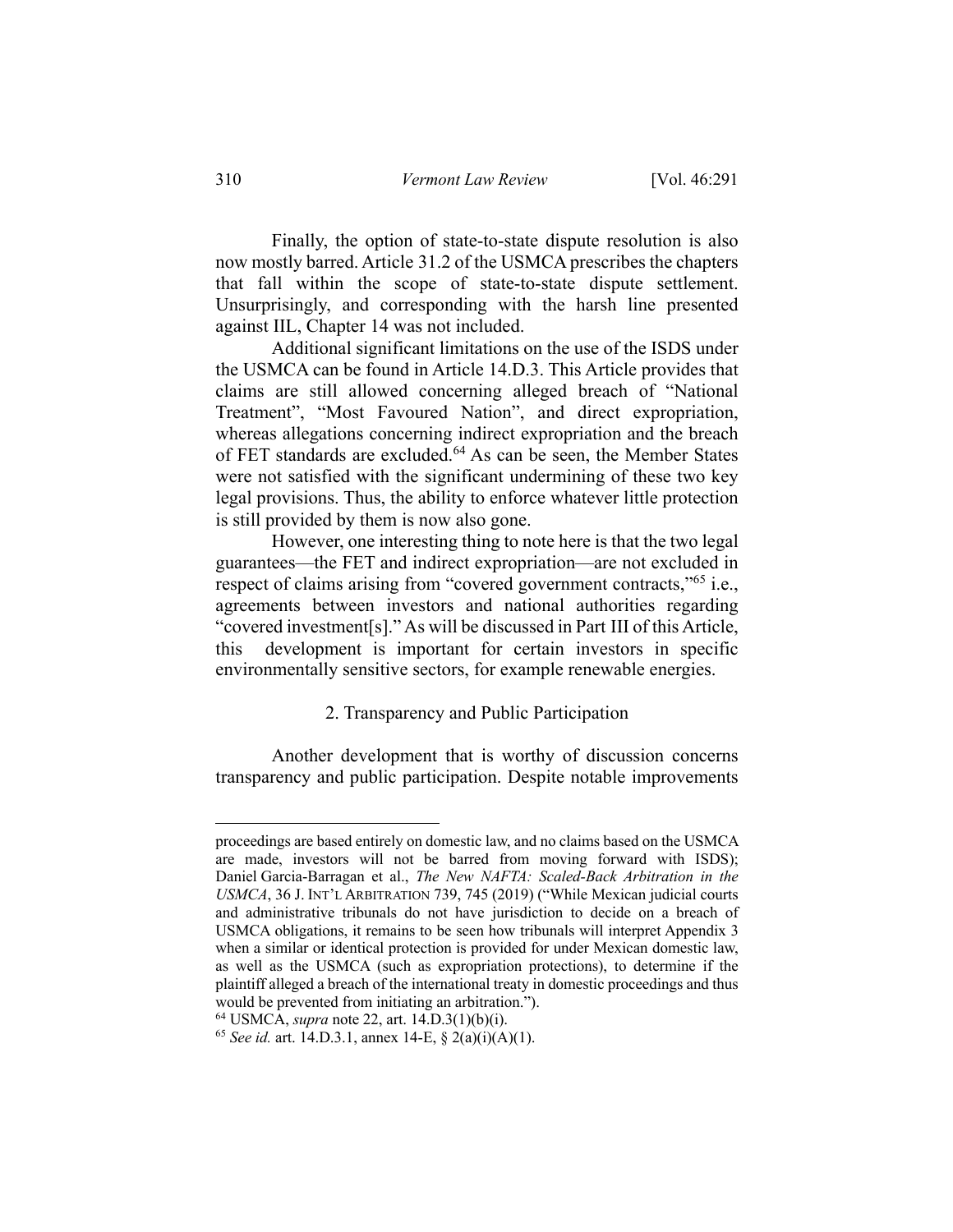towards increased transparency and public participation,<sup>66</sup> the reputation of the ISDS as a secretive, private, and closed process remained unchanged. With respect to sustainable development, it is claimed that public interest groups are unable to engage with investment tribunals to present the public's interest in cases that affect issues such as environmental protection or human rights. In this respect, it is interesting to examine new developments in this area to ask whether in fact the new legal framework is an improvement on the previous NAFTA.

#### i. Public Participation and Transparency: The Legal Frameworks

Contrary to what could be understood from the campaign against the ISDS in NAFTA, the NAFTA rules (and practice), with respect to transparency and public participation, were in fact quite liberal, especially when compared with most other procedural rules governing international tribunals in other international law fields.67 In essence, the NAFTA rules were based on two documents: the North American Free Trade Commission (FTC) Statement of the Free Trade Commission on Non-Disputing Party Participation, issued in 2003 (FTC Statement),68 and the FTC's Notes of Interpretation of Certain Chapter 11 Provisions, issued in 2001 (Notes of Interpretation).<sup>69</sup>

<sup>66</sup> *See* AVIDAN KENT, THE PRINCIPLE OF PUBLIC PARTICIPATION IN ICSID ARBITRATIONS, *in* SUSTAINABLE DEVELOPMENT IN THE DECISIONS OF INTERNATIONAL COURTS AND TRIBUNALS 1992-2012 554 (Marie-Claire Cordonier Segger & C. G. Weeramantry eds., 2017); Kent & Gehring, *supra* note 2, at 391–94; ERIC DE BRABANDERE, TARCISIO GAZZINI, & AVIDAN KENT, PUBLIC PARTICIPATION IN FOREIGN INVESTMENT LAW 3–6 (Brill 2021). 67 *See* AVIDAN KENT & JAMIE TRINIDAD, AMICUS CURIAE PARTICIPATION IN

INTERNATIONAL PROCEEDINGS: FOREVER FRIENDS? *in* THE FUTURE OF INTERNATIONAL COURTS: REGIONAL, INSTITUTIONAL AND PROCEDURAL CHALLENGES 235 (Avidan Kent et al. eds. 2019) (explaining, for example, that the rules on amicus curiae submissions are far more generous in many investment law frameworks (including NAFTA) than almost all other types of international tribunals).<br><sup>68</sup> See Statement of the Free Trade Commission on non-disputing party participation,

NAFTA FREE TRADE COMM'N (2003), http://www.sice.oas.org/tpd/nafta/commission/nondispute\_e.pdf [hereinafter FTC Statement] (listing generally NAFTA's arbitration rules for non-disputing parties).

<sup>69</sup> *North American Free Trade Agreement Notes of Interpretation of Certain Chapter*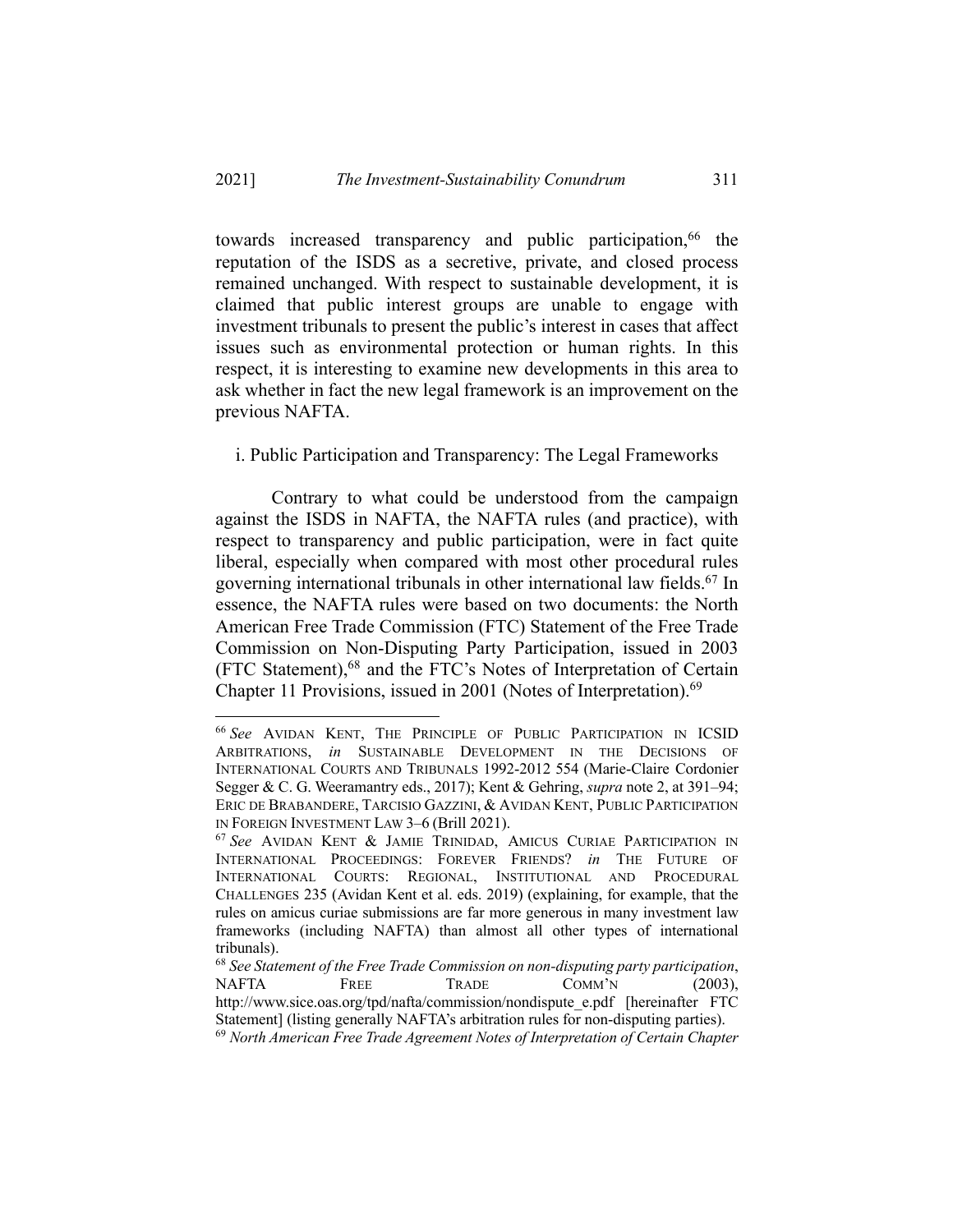The new legal framework regulating the relationship between the three Member States is, at least on its face, far more fragmented. Disputes on the Canada-Mexico axis (i.e. between Canadian investors and Mexico, and Mexican investors and Canada) are excluded from the USMCA. Nevertheless, they are covered by the parallel universe of the CPTPP and are therefore subject to the rules on transparency and public participation adopted in this agreement. Disputes on the U.S.- Mexico axis are based on the USMCA, and therefore are subject to the rules on public participation and transparency offered here. As stated above, investment disputes on the U.S.-Canada axis are no longer covered. Despite this fragmented initial picture, the reader should be aware that the USMCA's rules on public participation in ISDS are exactly the same as those found in the CPTPP—directly copied in fact. In practice, this similarity somewhat mitigated this problem.<sup>70</sup>

A comparison between the previous NAFTA rules and the new CPTPP/USMCA rules could potentially shed light on whether abolishing NAFTA was indeed a positive step. To begin with, the new legal framework offers a slight relaxation with respect to the conditions to submit amicus curiae briefs.71

Notably, the previous NAFTA rules explicitly demanded that there should be "a public interest in the subject-matter of the arbitration,"72 and that the *amici* should present a unique perspective, or a "particular knowledge or insight that is different from that of the disputing parties."73 Both of these requirements are no longer included in the new rules, allowing a wider scope for *amici* interventions.

Also important, the old NAFTA rules did not include access to arbitration hearings as a default, and the parties had the right to refuse to allow public access to hearings.<sup>74</sup> This is no longer the case under

*<sup>11</sup> Provisions*, NAFTA FREE TRADE COMM'N (July 31, 2001), http://www.sice.oas.org/tpd/nafta/commission/ch11understanding\_e.asp. 70 *See* USMCA, *supra* note 22, art. 14.D.7(2)(3); CPTPP, *supra* note 42, art. 9.23(3)

<sup>(</sup>Mar. 8, 2018).

<sup>71</sup> *See* USMCA, *supra* note 22, art. 14.D.7(3); CPTPP, *supra* note 42.

<sup>72</sup> FTC Statement, *supra* note 68, § 6(d).

 $73$  *Id.* § 6(a).

<sup>74</sup> *See Minutes for the 14th Meeting / Santa Fe, New Mexico*, NAFTA 2022 ADVISORY COMM. INT'L PRIV. COM. DISP. (Sept. 26, 2004), https://can-mex-usasec.org/secretariat/assets/pdfs/Minutes14thmeetingSantaFe.pdf (referencing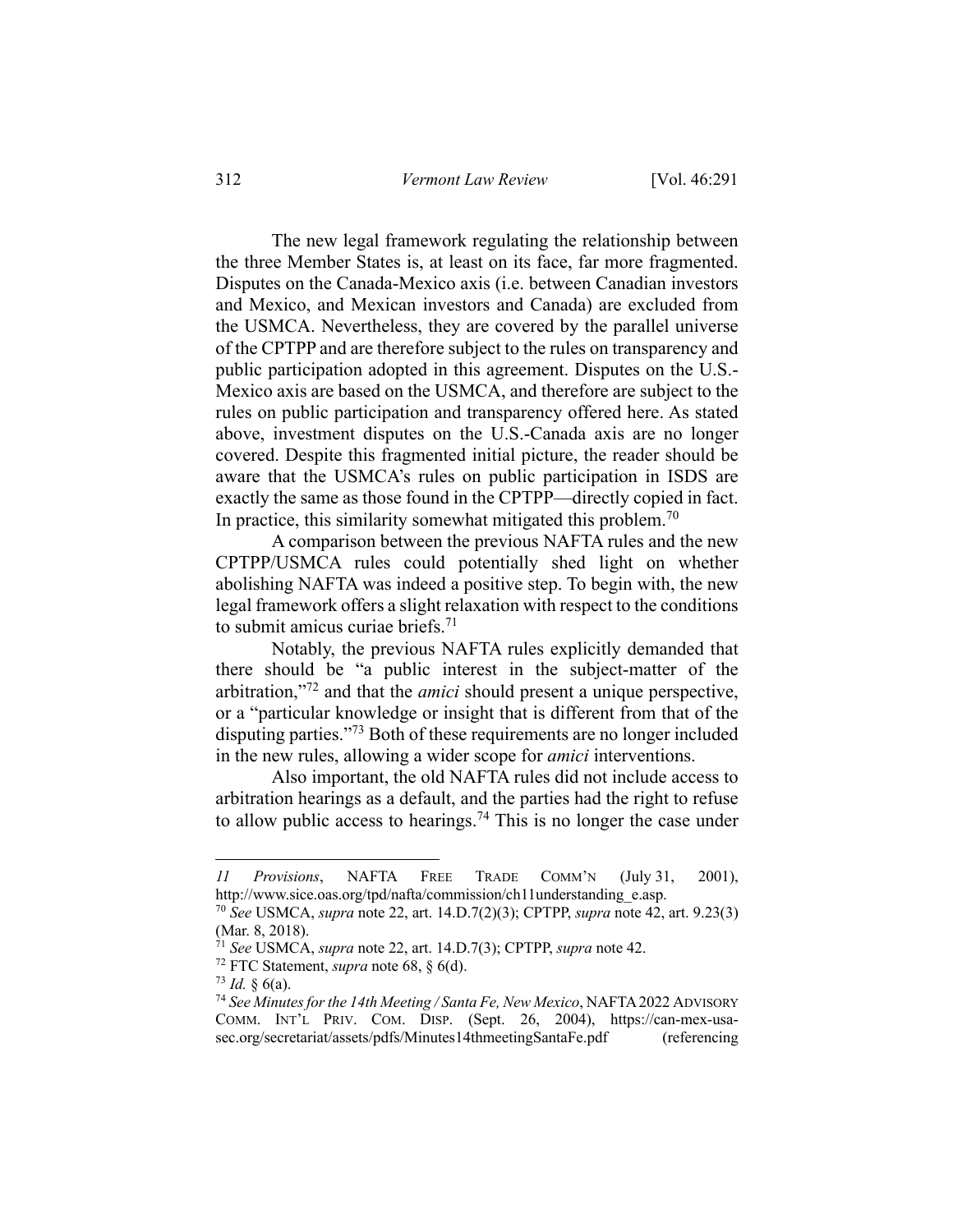both the CPTPP and the USMCA frameworks, where access to hearings is now the default position.<sup>75</sup>

A related development with respect to the public's access to hearings concerns the option of webcasting hearings, a practice that has become popular in many international tribunals in recent years.<sup>76</sup> The only requirement listed in the current rules is that the tribunal "shall determine, in consultation with the disputing parties, the appropriate logistical arrangements."77 This gives investment tribunals the flexibility to allow access to the public via webcasting. In a post-COVID era, whereby webcasting is almost the norm, it is expected that tribunals will make more use of this option for reasons of public health and transparency alike.

Another interesting development the new rules facilitated relates to the novel and very liberal United Nations Commission on International Trade Law (UNCITRAL) Rules on Transparency in Treaty-based Investor-State Arbitration (Rules on Transparency), which are the gold standard when it comes to public participation and access to information in investment arbitrations.78 The old NAFTA did not include any reference to these rules, and they were not part of the legal framework. The USMCA also does not mention the UNCITRAL Rules on Transparency. However, Article 14.D.3(3) presents the parties with several options in terms of the applicable arbitration rules,

clarifying comments made soon after the issuing of the joint statement in NAFTA Advisory Committee on International Private Commercial Disputes minutes for the 14th meeting (The Secretariat 2004); *see also* Transcript of Record at 11–12, Canfor Corp. v. United States of America (2004), http://www.naftaclaims.com/Disputes/USA/Canfor/Canfor-Jurisdiction-Transcript-DayOne.pdf (noting the Tribunal's statement: "Finally, as you know, the parties have agreed to make the hearing open to the public. The hearing is thus broadcast live in a separate room within the ICSID premises.").

<sup>75</sup> USMCA, *supra* note 22, art. 14.D.8(2); CPTPP, *supra* note 42, art. 9.24(2). 76 *See* WEBCASTING AS <sup>A</sup> TOOL TO INCREASE TRANSPARENCY IN DISPUTE

SETTLEMENT PROCEEDINGS, CTR. FOR INT'L ENV'T L. 1–2 (2010), http://www.ciel.org/Publications/Webcasting\_21Jun10.pdf (noting that the first live publicly webcasted hearings were broadcasted in an ICSID case—the *Pac Rim Cayman LLC v. Republic of El Salvador* case on May 31 and June 1, 2010; webcasting hearings have become an increasingly common practice in international courts).

<sup>77</sup> USMCA, *supra* note 22, art. 14.D.8(2).

<sup>78</sup> *See* Commission on International Trade Law Res. 68/109 (Apr. 1, 2014).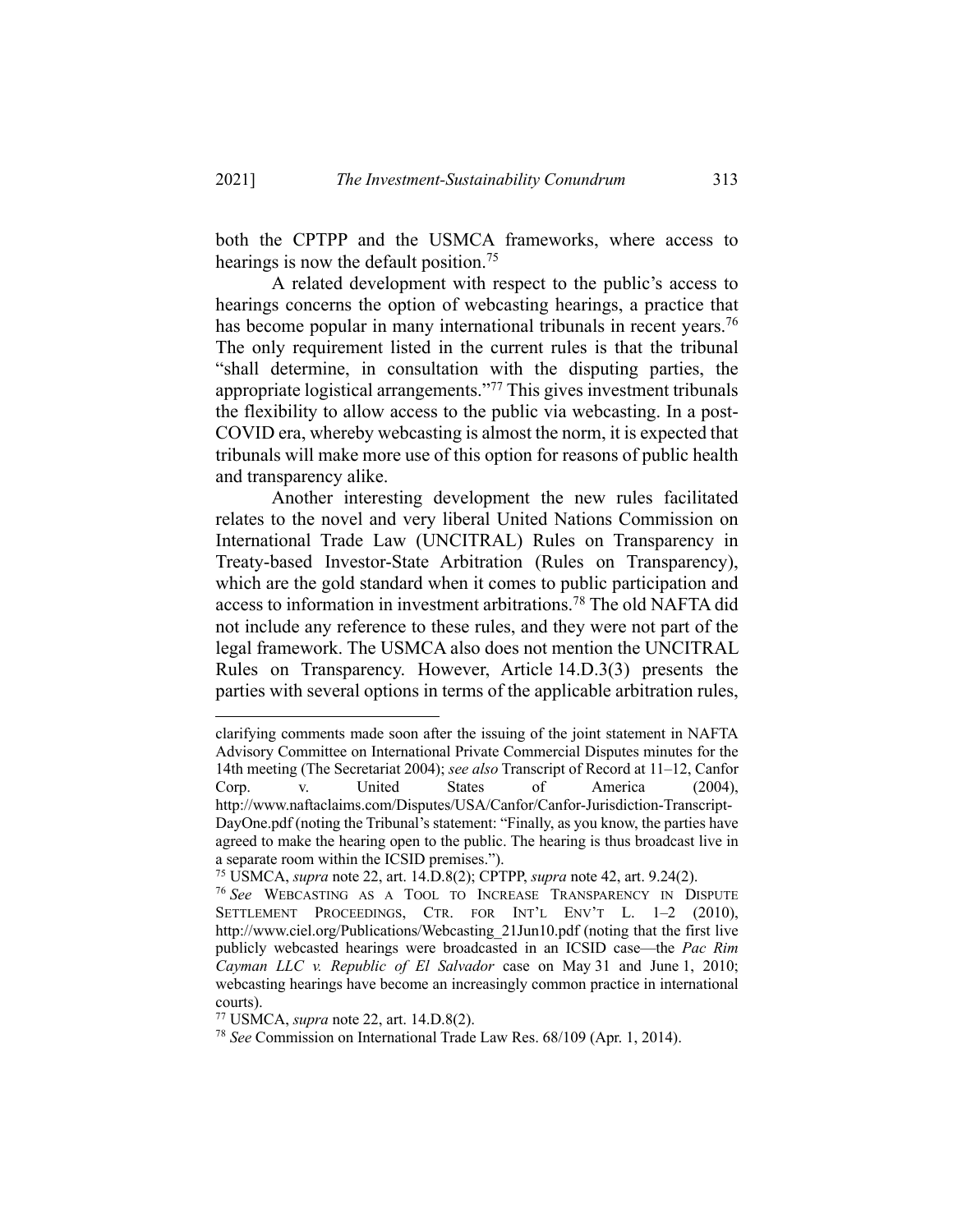ranging from the International Centre for Settlement of Investment Disputes (ICSID) Rules, the "regular" UNCITRAL Arbitration Rules, and, importantly, "if the claimant and respondent agree, any other arbitral institution or any other arbitration rules."79 Facially, this provision opens the possibility for the parties to agree on the UNCITRAL Rules on Transparency alongside other arbitration rules.

At the same time, it could be that the option to rely on the UNCITRAL Rules is not particularly important because the standards reflected in these rules are also expressed in the CPTPP and the USMCA. Notwithstanding this fact, the UNCITRAL rules on Transparency are far more detailed, so they could be more useful in some cases.

#### II. CHAPTER 14 AND SUSTAINABILITY: A CRITICAL ASSESSMENT

The above discussion depicts the changes made to the international investment regime in North America. Clearly, these changes are a reaction to the criticisms made against IIL during the past 20 years or so. These criticisms reflect, almost one-to-one, the same commonplace comments that have been (and are being) repeatedly made by academics and NGOs alike concerning the nature and impact of IIL. Interestingly, the criticism against IIL is reflected in academia as a *debate*, where many scholars challenge and even dispute critics' assumptions of IIL, and where a far more balanced approach is often reflected. However, when it comes to the negotiations of Chapter 14 of the USMCA, only one side of the debate—notably the most extreme part of it—has penetrated the surface and made an incredibly strong impact.

Furthermore, the text of Chapter 14 of the USMCA is far from reflecting trends in investment treaty-making around the world. Treaty-making during the past 10 years or so reveals that much emphasis has been placed on the addition of constructive, balancing, sustainable language, and an increased flexibility for policy makers.  $80$ 

<sup>79</sup> USMCA, *supra* note 22, art. 14.D.3(3)(d).

<sup>&</sup>lt;sup>80</sup> One of the authors of this Article has called for this approach on more than one occasion. *See* Marie-Claire Cordonier Segger & Avidan Kent, *Promoting Sustainable Investment through International Law*, *in* SUSTAINABLE DEVELOPMENT IN WORLD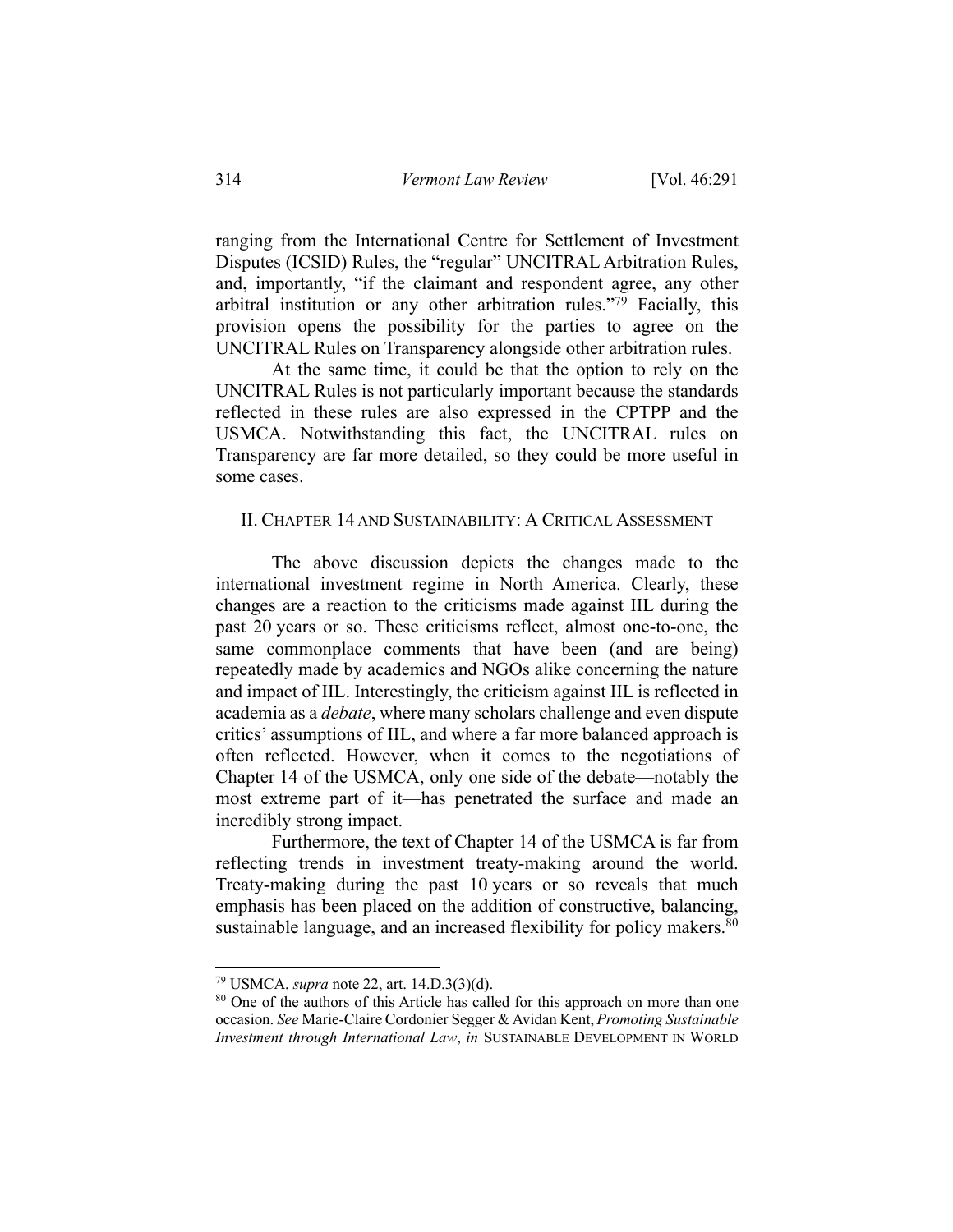Even so, while many states have revised their treaties, very few have followed the extreme steps of the USMCA Member States by notably reducing the most significant standards of protection and curtailing meaningful enforcement measures.<sup>81</sup>

#### *A. The Ground Is Still Moving*

Before commenting in more detail on the changes that have been made to the investment legal framework in North America, it is important to emphasize that the current legal state of affairs is far from static. Notably, the full impact of the competing, overlapping legal framework of the USMCA and the CPTPP is not yet known. The CPTPP could dramatically change the legal environment for the three USMCA Member States and their investors. Most importantly, there are talks concerning the United States joining the CPTPP. While this scenario is far from certain, if it eventually occurs, it will most likely signal the end of Chapter 14 of the USMCA, which would probably become marginal or even moot. In this scenario, investors will likely launch claims almost exclusively under the CPTPP because it allows higher standards of protection and an easier enforcement pathway. Perhaps ironically, if this does happen, the radical reforms aimed at improving NAFTA will lead to its demise.

At the same time, the CPTPP itself is not immune to changes. In a joint declaration issued by Canada, New Zealand, and Chile on the ISDS (2018), these three States expressed their intent to push towards modifying the ISDS under the CPTPP.82 Interestingly, these three States have not expressed the will to go as far as the USMCA did. They

INVESTMENT LAW 771 (Marie-Claire Cordonier Segger et al. eds., 2011); Markus W. Gehring & Avidan Kent, *Sustainable Development and IIAs: From Objective to Practice*, *in* IMPROVING INTERNATIONAL INVESTMENT AGREEMENTS 284 (Armand. de Mestral & Celine Lévesque eds., 2013); Kent & Gehring, *supra* note 2, at 398– 99, 402.

<sup>81</sup> Rachel Jackson, *A Credible Commitment: Reducing Deforestation in the Brazilian Amazon, 2003–2012*, INNOVATIONS FOR SUCCESSFUL SOCIETIES 1, 9–10 (2015), https://successfulsocieties.princeton.edu/sites/successfulsocieties/files/RJ\_NORAD

\_BrazilFederal.pdf. The practice of Brazil, commenced and established during the years of Lula da Silva's Workers Party, is the most commonplace example.

<sup>82</sup> *See* Joint Declaration on Investor State Dispute Settlement, *supra* note 60.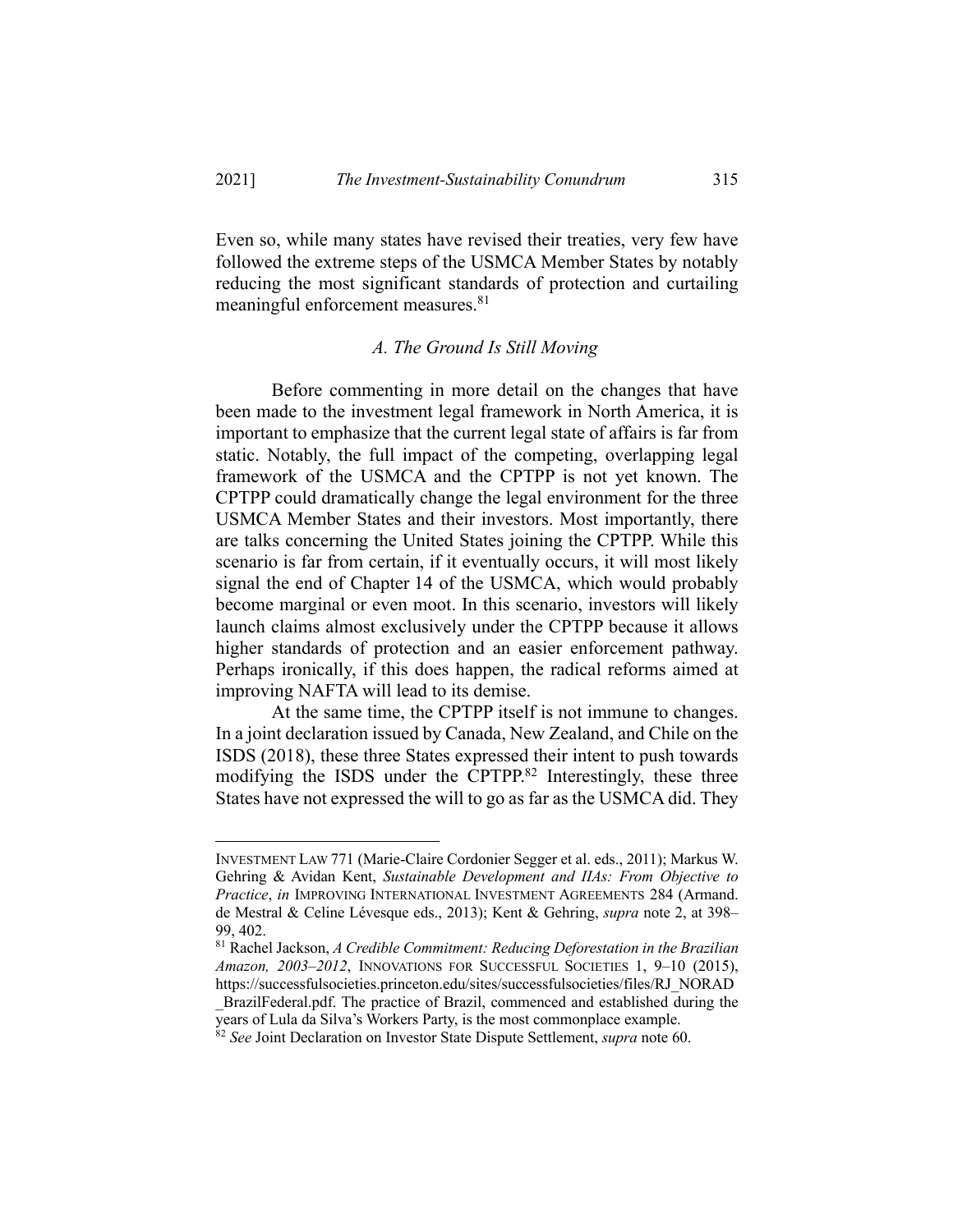have rightfully addressed the need to improve elements such as transparency, arbitrators' conflict of interest, and the availability of ISDS to small and medium-sized enterprises (SMEs) so as to ensure the availability of this system for *all* investors and not just for rich multilateral corporations. This declaration could be viewed as a call for the *expansion* of the ISDS, a very different direction to that taken by the USMCA, and as a genuine attempt to *improve* the system rather than breaking it altogether.

### *B. For Optic's Sake?*

As for the changes themselves, at least some of them seem optic in nature, made mostly to appease the critics of IIL. For example, the value of vague, non-binding declarations on the importance of a state's right to regulate, has not proven in the past to be of much use. This type of declaratory language *could* be useful, for example, as explained above, through the rules on treaty interpretation and notably Article 31 of the VCLT. According to this legal provision, non-binding declaratory language could affect the interpretation granted to certain treaty provisions, notably those that are vague and subject to different interpretations. At the same time, given all the clarifications and exclusions made in Chapter 14, it is questionable whether this type of an interpretive instrument is even necessary. The "usual suspects," i.e. FET and indirect expropriation, have been emptied from most of their "vagueness" (and some would say meaning).

Another, possibly optic, addition discussed above concerns the addition of language on CSR. This language *could perhaps* also be useful, either via Article 31 of the VCLT (e.g., when interpreting the definition of *investment*) or in other ways.<sup>83</sup> For example, one of us wrote elsewhere that the incorporation of CSR language into investment treaties "could be useful for signaling to investors exactly what kind of standards or behavior are expected of them."<sup>84</sup> At the same time, to date, there is no evidence that the addition of CSR language to investment treaties has indeed made any such impact, especially when drafted in such a weak and voluntary manner, as seen

<sup>83</sup> *See* Kent & Gehring, *supra* note 2, at 395, 399–400.

<sup>84</sup> *Id.* at 399–400.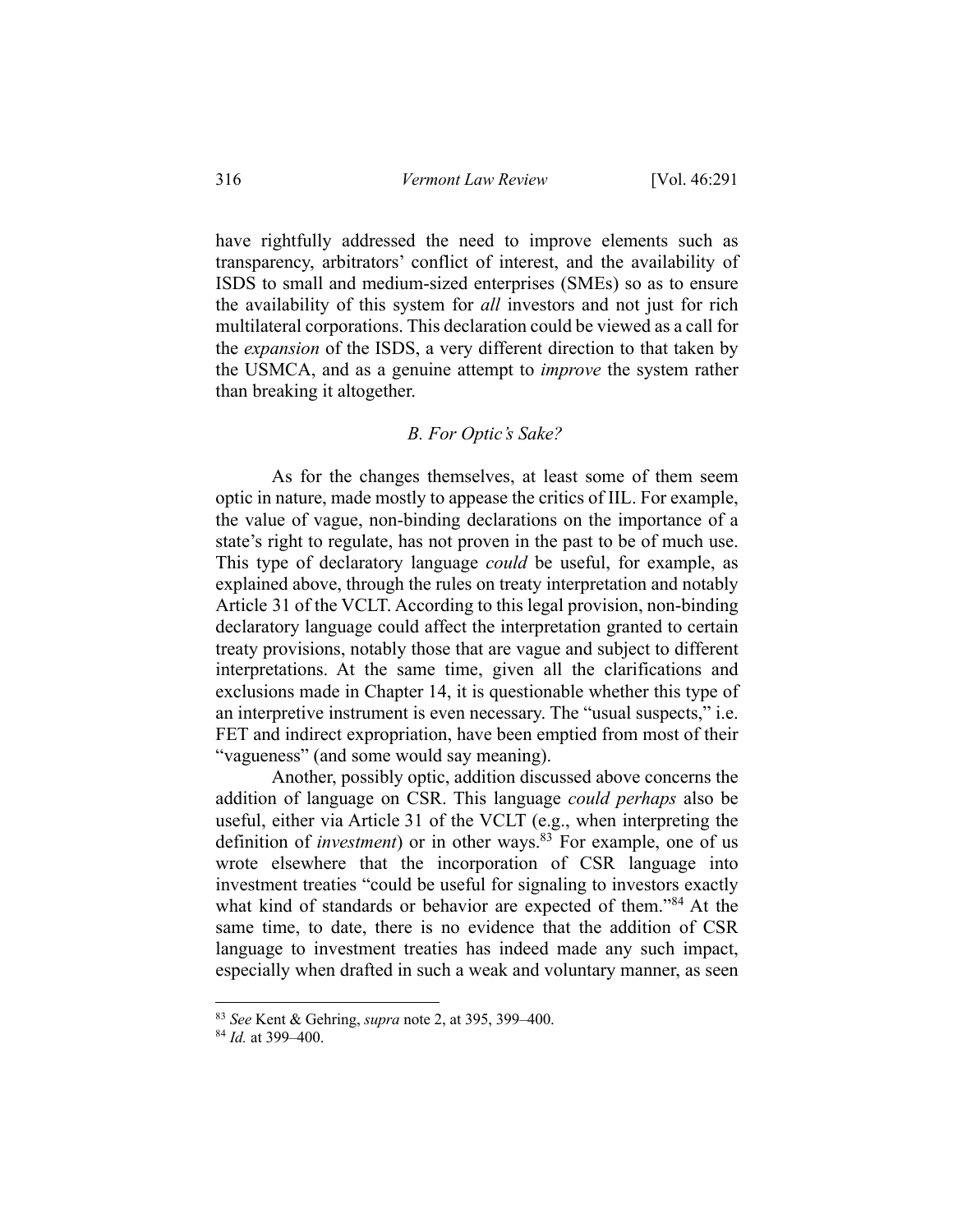in Chapter 14 of the USMCA.

Other changes that have been made in the USMCA, which may not be as important or dramatic as one may think, include a few of the interpretation guidelines provided in Chapter 14. Some of these guidelines are without a doubt impactful (e.g., regarding the FET provision), but others less so. For example, the clarification regarding the term "like circumstances" is clearly correct—that the National Treatment and MFN provisions should never be interpreted as meaning that different treatment based solely on environmental considerations is a breach of investment treaty provisions. At the same time, it is questionable whether the more recent practice of investment tribunals justifies this clarification: a review of the jurisprudence suggests that tribunals do not apply the more expansive (and feared) interpretation. Adding this clarification may seem harmless, but is nevertheless redundant and far from making a real impact in terms of sustainability.

Other changes made in Chapter 14 of the USMCA have been far more dramatic and deserve further assessment. The below discussion highlights several points regarding the changes made in the transition from NAFTA Chapter 11 to USMCA Chapter 14, and the potential impact that these changes may have on elements that are related to sustainability.

#### *C. The Canadian Trade-off*

Chapter 14 of the USMCA has significantly reduced the protections of foreign investors, and these changes will have some impact on certain investors. Notably, both entities investing in Canada and Canadian investors can no longer rely on the USMCA's ISDS. Similarly, these investors cannot rely on their home state to bring cases on their behalf under the state-to-state mechanism. This is not to say that these investors are left entirely unprotected. Like other investors, they can use domestic courts and domestic laws. And as explained above, the ISDS system is also not entirely beyond the reach of Canadian investors and their Mexican counterparts—as long as the CPTPP remains unchanged, it provides them with access to  $ISDS<sup>85</sup>$  as

<sup>85</sup> USMCA, *supra* note 22, art. 9.19.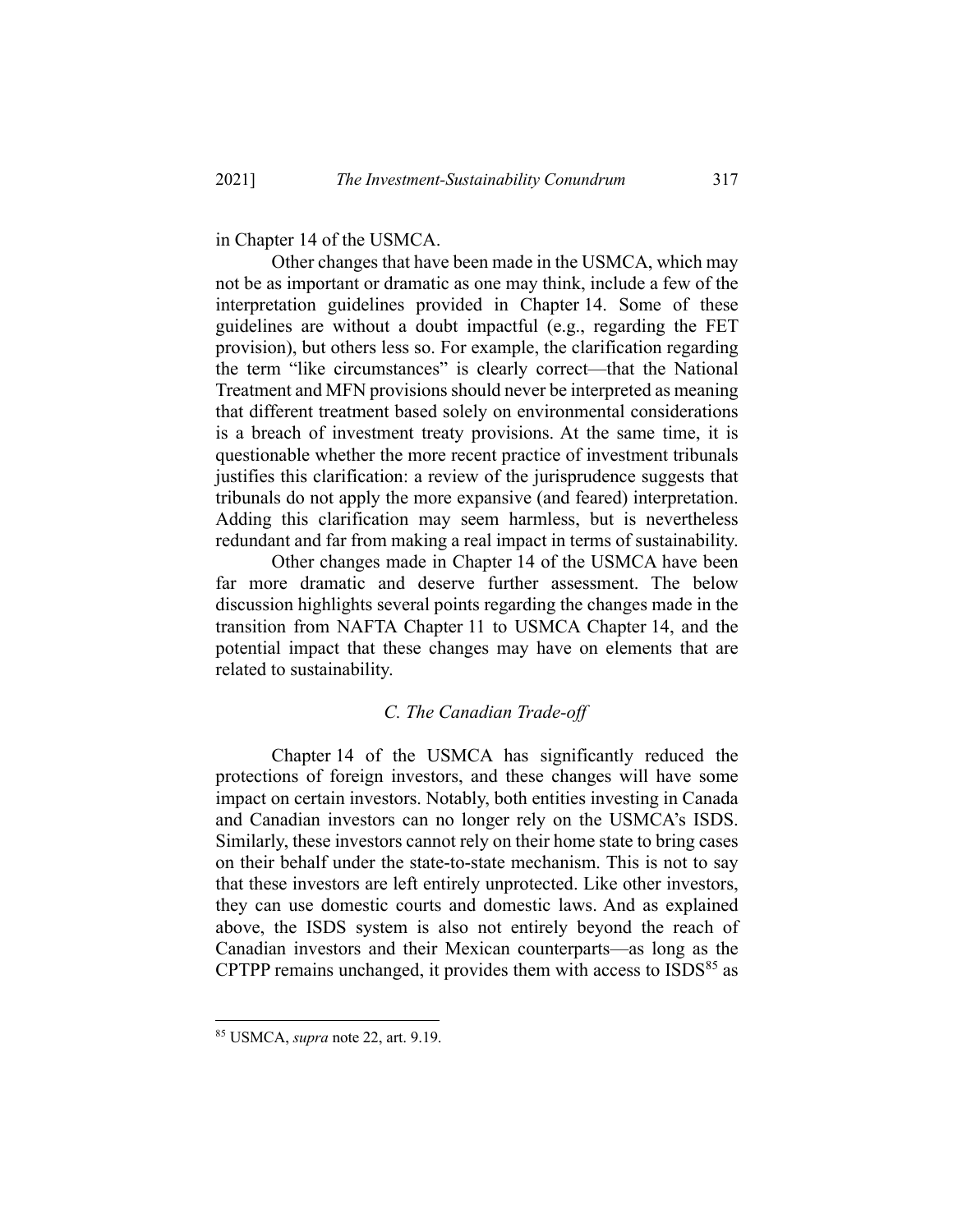well as increased protection.<sup>86</sup>

The most dramatic change, therefore, is the trade-off made by Canada. On the one hand, it removes the threat of litigious U.S. investors. In exchange, it removes the threat of its own investors to do the same in the U.S. A paper written by Maude Barlow—a former National Chairperson of the Council of Canadians and one of the organization's most prominent voices<sup>87</sup>—indicates the rationale behind this trade-off. Barlow stresses that roughly half of all NAFTA claims have targeted the Canadian government, and that "Canada has paid American corporations more than \$200 million . . . and foreign investors are now seeking over \$2.6 billion . . . from the Canadian government in new cases," while "[t]he U.S. government has won 11 of its cases and never lost a NAFTA investor-state case or paid any compensation to Canadian or Mexican companies."88 In this context, this trade-off and its perceived implications (whether one identifies real causation in this presentation of data) may have played a significant role in the decision to sever the Canada-U.S. link.

Canada's move—to effectively terminate the ISDS via the U.S.—took place in a wider context. It seems that Canada does not know what it wants from the IIL regime. It pushed to create an Investment Court in its relations with the E.U., terminated ISDS with the U.S., and seems willing to expand ISDS under the CPTPP (by calling for the system to be made more accessible to SMEs). Only time will tell whether any of these moves will have any real impact and whether this impact will in fact be positive.

## *D. Reduced Protection to Investors and Possible Outcomes*

The analysis of the changes made in Chapter 14 must include a discussion regarding potential externalities. In other words, if

<sup>86</sup> *See* Peter O'Donahoo & Hilary Birks, *The Investment Chapter of the Trans-Pacific Partnership*, ALLENS LINKLATERS (Dec. 14, 2015), https://www.allens.com.au/insig hts-news/insights/2015/12/the-investment-chapter-of-the-trans-pacific-partnership/ (stating that notably provisions on fair and equitable treatment and indirect expropriation are not excluded from the CPTPP).

<sup>&</sup>lt;sup>87</sup> Barlow, *supra* note 58. The Council of Canadians is one of the most vocal critics of IIL and the ISDS.

<sup>88</sup> *See id.*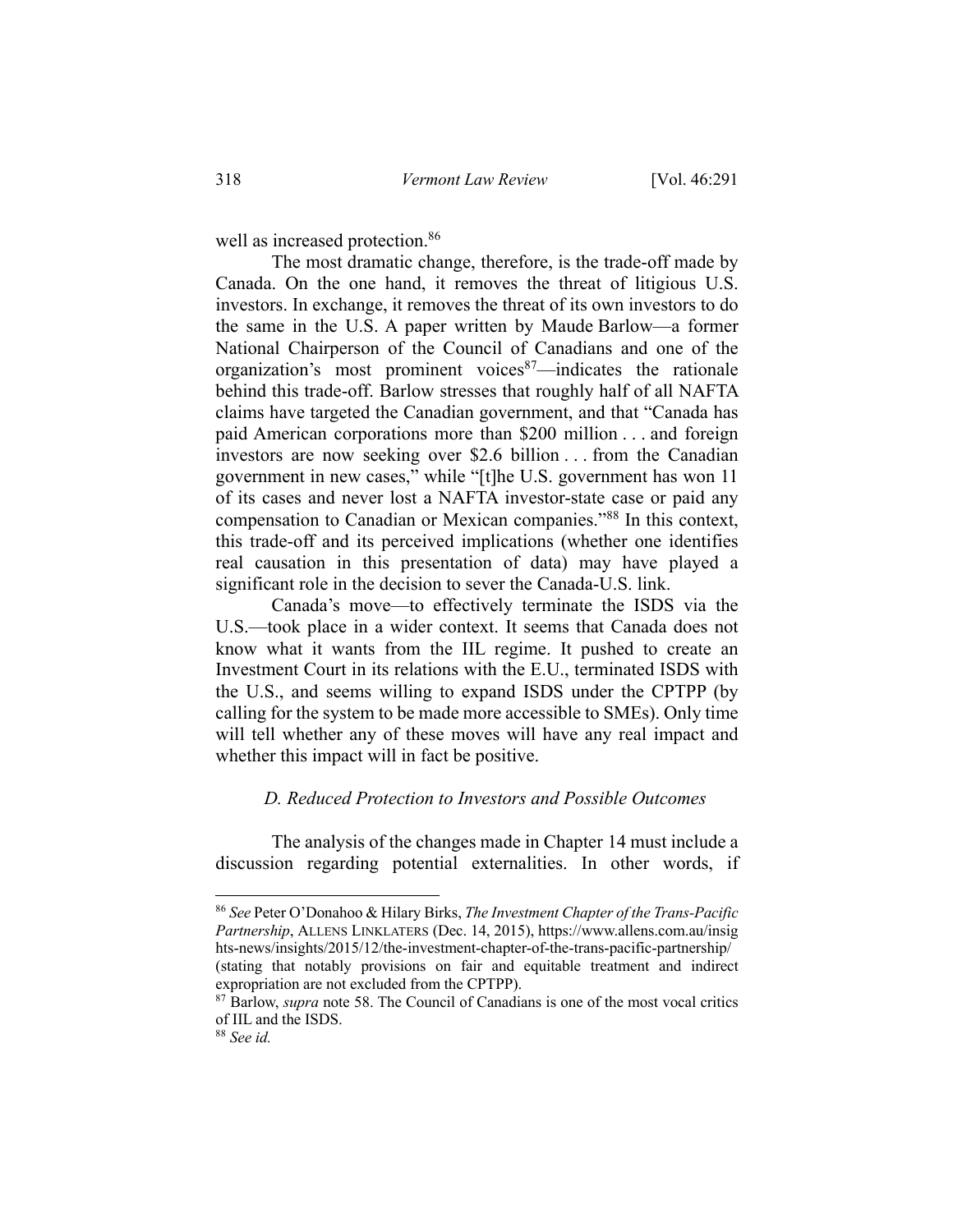Chapter 14 offers such a low level of protection for foreign investors, as well as very limited options for enforcing their rights, what then, are the alternatives available to investors? And will these alternatives be any better than the previous Chapter 11 of NAFTA?

There is little doubt that investors will hardly ever invest without sufficient guarantees. This leads to the question of what kind of guarantees will be enough. It certainly could be that, as the critics of IIL argue (or hope), foreign investors will be satisfied with relying solely on host States' regulation and court systems. If this is the case in North America (and surely in many cases it will be), then it is doubtful whether the changes made in Chapter 14 will have an adverse impact on the levels of incoming investment and sustainable development. But what if domestic laws and courts are not enough?<sup>89</sup> What if some investors look for further assurances in private law, and, importantly, also in *private arbitration*? It could very well be that in these cases the changes made in Chapter 14 might backfire.

For example, unlike the relative public nature of the NAFTA and USMCA negotiations and outcomes,<sup>90</sup> the negotiation of private investment contracts, as well as their execution, is often confidential and lacks public scrutiny.<sup>91</sup> There is also no guarantee that the sustainability-oriented policy safeguards, clarifications, statements, and carve-outs found in the USMCA's Chapter 14 (or NAFTA's

<sup>89</sup> *See* Lisbeth Colen et al., *Bilateral Investment Treaties and FDI: Does The Sector Matter?*, 83 WORLD DEV. 193 (2016) (showing, "FDI in those sectors with higher sunk costs responds more strongly to the signing of BITs."); *id.* at 194 (explaining most worriedly—therefore, reduced investment treaty protection will affect investors in key sectors such as infrastructure).

<sup>90</sup> *See* Avidan Kent et al., *Public Participation in International Investment Law: Setting the Scene*, *in* 16 PUB. PARTICIPATION &FOREIGN INV. L. 3, 12 (Brill ed., 2021) (following a review of practices engaged for the purpose of securing public participation in the NAFTA/USMCA context); Maria Laura Marceddu, *How to Ensure Public Participation in FTA Negotiations? A Critical Analysis of the Instruments Used in the FTA-Making Process*, *in* 16 PUB. PARTICIPATION & FOREIGN INV. L. 102 (Brill ed., 2021).

<sup>91</sup> Youseph Farah & Valentine Kunuji, *Contractualisation of Human Rights and Public Participation: Challenges and Prospects*, *in* 16 PUB. PARTICIPATION & FOREIGN INV. L. 122, 123 (2021); Lorenzo Cotula & Kyla Tienhaara, *Reconfiguring Investment Contracts to Promote Sustainable Development*, *in* Y.B. ON INT'L INV. L. & POL'Y 281, 286 (Karl P. Sauvant ed., 2012).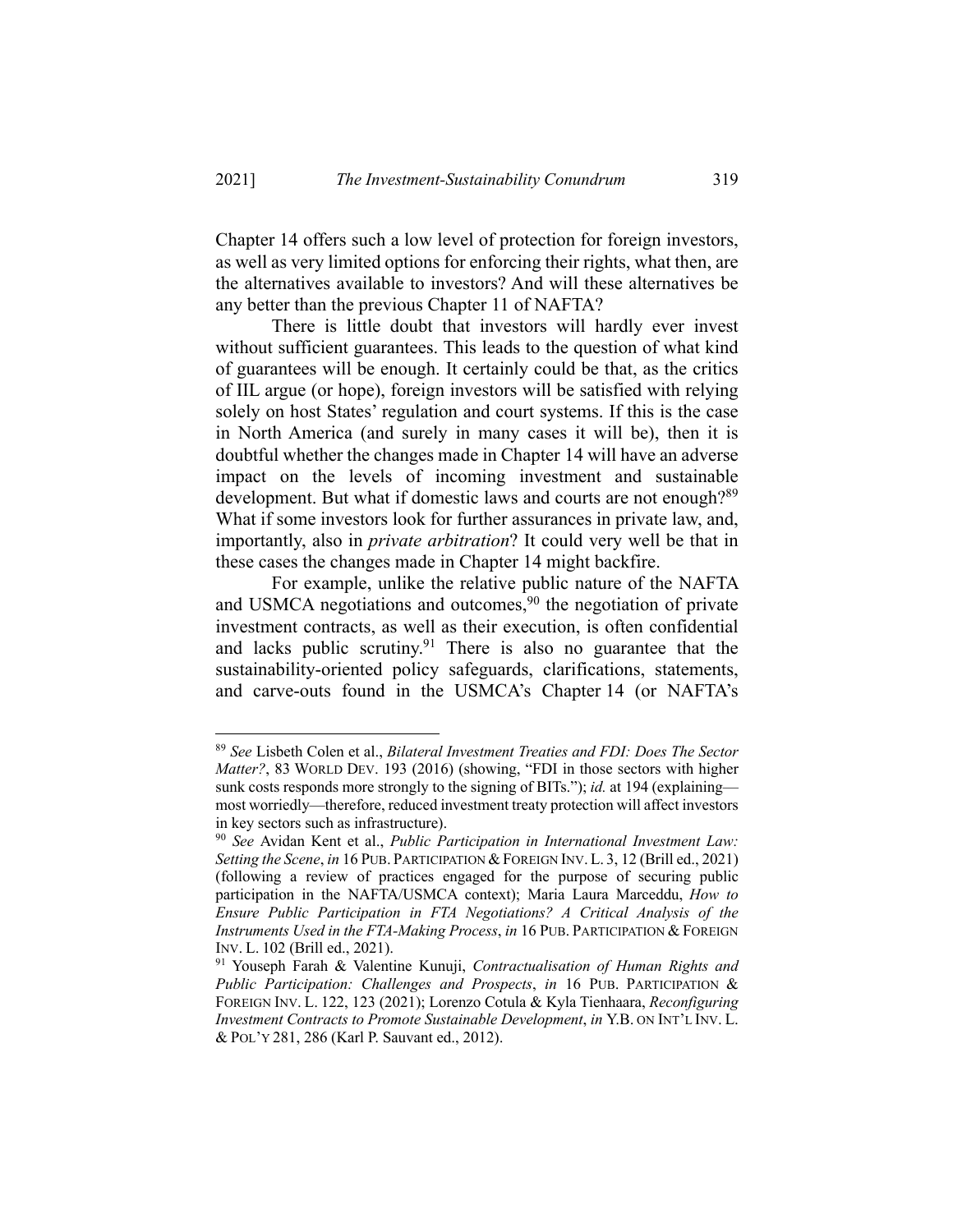Chapter 11 before it), will find their way into private contracts. Lastly, as ISDS is no longer on the table, enforcing those private contracts might be secured through commercial arbitration. A resort to commercial arbitration is a significant step back, effectively erasing years of progress and improvement in ensuring transparency and public participation in investment arbitration.<sup>92</sup>

Another important point concerns the effective elimination of the protection of investors' "legitimate expectations" (as part of the obligation to provide FET) and from indirect expropriation. It is hardly surprising that these two safeguards did not survive the culling process, given the dedication with which the Member States have followed the hard line the critics of IIL prescribed. As explained above, no other legal terms have attracted more public attention and criticism. However, a closer look at the decisions of investment tribunals concerning these two legal provisions casts doubt on the logic behind this development. As explained below, the result here could also backfire.

Notably, the critics of IIL often claim that the vagueness of these two legal terms opened a door for manipulation and abuse. However, one could argue that a certain "vagueness" is not necessarily a bad thing. The number of creative ways in which states have and continue to abuse foreign nationals is almost limitless. A too-narrow definition (such as the one provided to the FET principle in Chapter 14 of the USMCA) will deny tribunals the necessary flexibility to address this variety of unforeseen state measures that could be used against foreign nationals. While the problems with broad definitions are understood, tribunals have found ways to refine these definitions and ensure that certain safeguards are in place. For example, the term *legitimate expectation* has been mostly interpreted more narrowly than the critics of IIL have complained about, as only protecting against *specific and explicit* promises host States made to foreign investors.<sup>93</sup> Equally, the term *indirect expropriation* has mostly been interpreted as reflecting only the most extreme cases, where an investor is able "to establish the substantial, radical, severe, devastating or fundamental

<sup>92</sup> *See* CPTPP, *supra* note 42, art. 9.23(3).

<sup>93</sup> *See* AVIDAN KENT, INTERNATIONAL LAW AND RENEWABLE ENERGY INVESTMENT IN THE GLOBAL SOUTH 84 (Routledge 2022).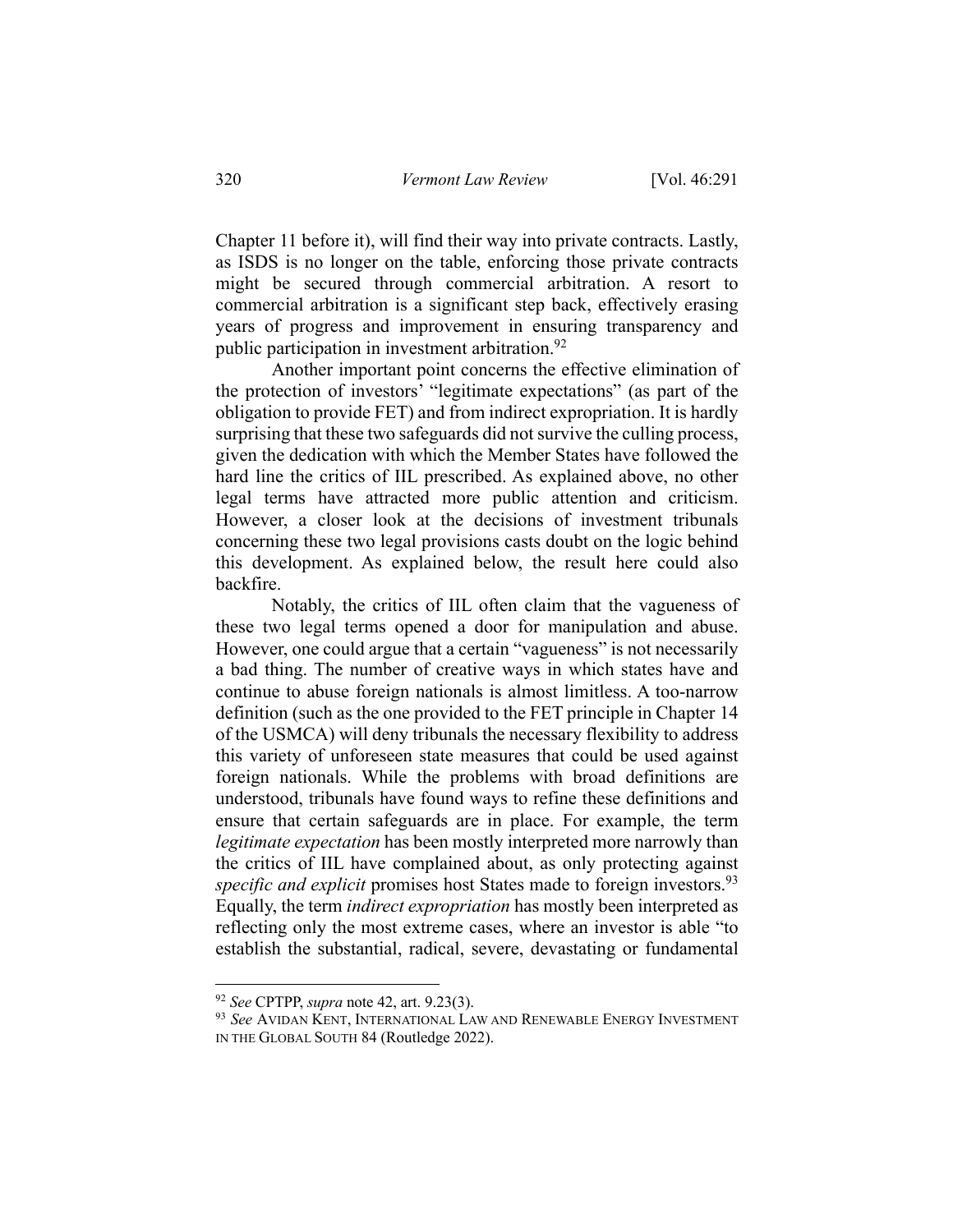deprivation of its rights or the virtual annihilation, effective neutralisation or factual destruction of its investment, its value or enjoyment."94

A closer look at these two definitions, as interpreted narrowly by tribunals, raises many questions. To begin with, is it really so wrong to protect investors in these cases? Are these narrow interpretations so unreasonable so as to justify the effective elimination of these legal terms from the protection of the USMCA? Would it really be so difficult to instead (as has been done with respect to other legal terms) add clarifications, confirming the *narrow* meaning of these terms? In short, was there really a case for making such drastic changes? If one accepts the assumption according to which foreign investment is positive and necessary, and foreign investors are not inherently evil, then perhaps these terms could have been addressed with more nuance and sensitivity.

As discussed elsewhere, these "vague" terms can be used to promote sustainability. For example, numerous investors in the renewable energy sector in Europe successfully relied on the FET provision.95 There is no doubt that private investment in this specific sectors is necessary for achieving a variety of SDGs and promotes the public's interest. Protecting these investments from states' unilateral changes to previously agreed-to terms and conditions ensures investors' confidence in this sector, as well as the long-term sustainability of these investments. These renewable energy disputes also demonstrated that the other "too vague" provision—the protection from indirect expropriation—was in fact utilized by investment tribunals very reasonably, with deference to states' regulatory flexibility. By and large tribunals did not accept that changes to investments' agreed-to terms and conditions could be regarded as indirect expropriation.

In short, the choice to remove some of the most effective investment protection standards could adversely affect sustainable development. These standards are relied on by "green" investors facing policies that are harmful for the attainment of the SDGs. These

<sup>&</sup>lt;sup>94</sup> InfraRed Environmental Infrastructure GP Limited et al. v. Kingdom of Spain, ICSID Case No. ARB/14/12, Certificate, ¶ 505 (Aug. 2, 2019).<br><sup>95</sup> *See* Kent, *supra* note 92, at 75–104 (discussing these cases in detail).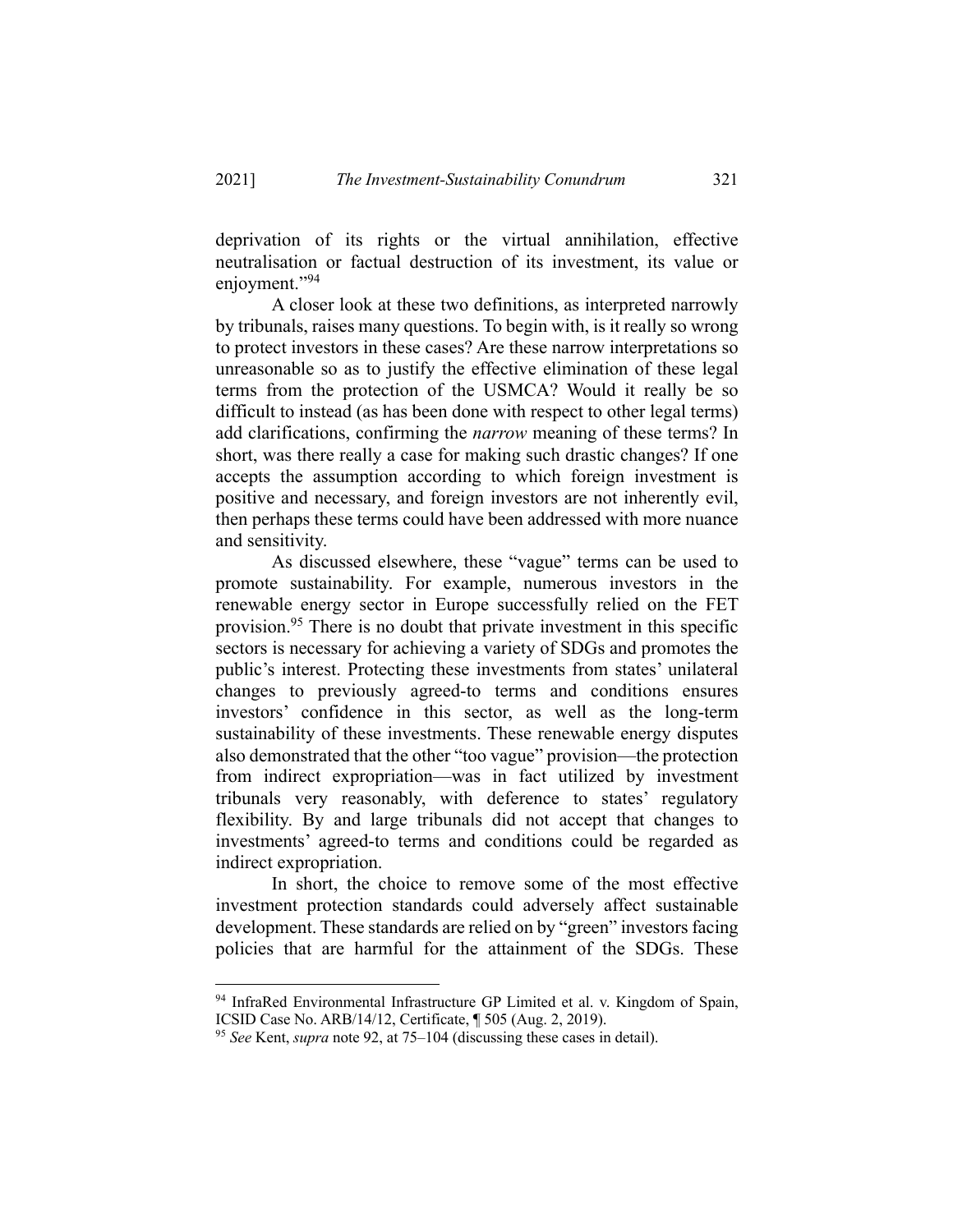investment-protection standards created a positive chilling that is in fact positive in nature where states are "chilled" from revoking green policies, the planet wins.

#### **CONCLUSION**

This critical assessment should not be understood as implying that the criticism of IIL is wrong or entirely misdirected. For far too long, investment treaties have been designed in isolation, with very little regard to public interests such as environmental protection or human rights. Indeed, one of us on several occasions has expressed this criticism. Furthermore, this critical assessment should not be understood to mean that the USMCA negotiators did not achieve much: the improved standards on public participation, for example, are commendable.96

The main criticism delivered through this Article is that unfortunately, in addressing the very real problems posed by investment law, the USMCA negotiators have chosen the easy, popular, and simplistic way out. Negotiators fed from the hands of the most extreme branch of the critics of the IIL regime, without paying much attention to the complexity and nuance that is inherent in the debate about IIL.

Unfortunately, the USMCA negotiators did not think outside and beyond the all-to-familiar box of available tools. For example, they could have explored the possibility of using a variety of home-country measures (HCMs) to create mechanisms to actively encourage the flow of targeted, desirable outward green investment, as recommended elsewhere.<sup>97</sup>

The imperative embedded in terms such as "sustainable development" and "green economy" means *inter alia* engaging the private sector in the promotion of environmental and social goals. This imperative implies a constant, careful balancing act and a good amount

<sup>&</sup>lt;sup>96</sup> Although one must accept that with a reduced role for the ISDS, the importance of transparency in ISDS diminishes as well.

<sup>97</sup> *See* Kent, *supra* note 88, at 72–104 (explaining the comprehensive study of this option, including the role that different types of HCMs could play in the promotion of green foreign direct investment).